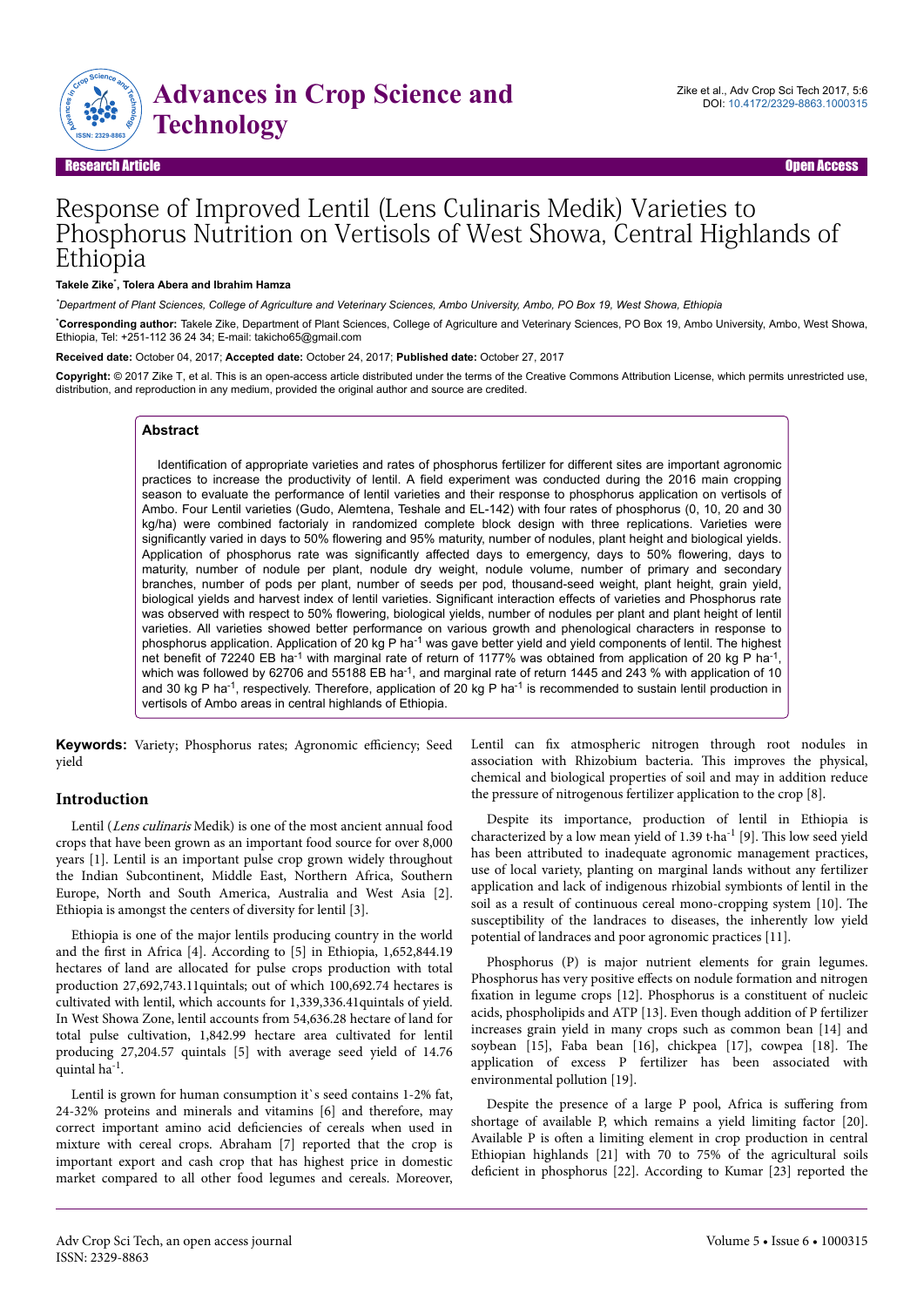Page 2 of 12

increment in number of branches per plant might be role of P in cell division activity, leading to the increase of plant height and number of branches and consequently increased the plant dry weight. Application of small amounts of P fertilizer dramatically increased nodulation, N accumulation and seed yields of haricot bean and common bean [24].

According to Sarker [25] lentil yields at the farm level are far below the genetic potential of its cultivars. Unavailability of the tested sitespecific lentil cultivars and imbalanced use of fertilizers could be the contributing factors towards these lower yields. Most of the soils under lentil cultivation are low-to-medium in available phosphorus, therefore they respond positively to P-fertilizer application [26]. Further, improvement in the genotypes would be helpful to get the highest response from lower-P soils. The differences in genotypes to grow in P limited soils have been reported in several crops such as common bean [27], haricot bean [21] and faba bean [16] which may be due to differences in changing rhizosphere pH, release of organic compounds, root surface area [28], production and secretion of phosphatase enzymes by the roots [29] and use of acquired P in dry matter production [30].

Phosphorus contributes substantially to increased yield of legumes by enhancing the physiological functions of the crop plants, root development, and nodulation [31]. Phosphorus application not only increases the dry matter and seed yield of lentil but also enhances the N and P content of the seed by increasing nodulation and root development [32]. However, no studies have been conducted on response of improved lentil varieties to phosphorus fertilizer application in the Ambo area. In general, blanket recommendations, regardless of considering the physical and chemical properties of the soil would not lead to increase the crop productivity in the country. Hence, the yield potentials of newly developed lentil varieties with different phosphorus rates is needed in order to explore the varietals potential in maximizing lentil yield in the area and to identify better yielding lentil varieties for the area. This apart, there is scanty information on the optimum phosphorus level for lentil production in the area. Нerefore, the objective is to evaluate the performance of lentil varieties to phosphorus rates in terms of growth parameters, yield and its components and nodulation under rain-fed vertisol conditions of Ethiopia.

# **Material and Methods**

# **Description of experimental site**

The experiment was conducted in 2016 cropping season at Ambo University main campus research farm which located at a latitude 9°11'0" North and longitude 38°20'0" East with an altitude of 1980 m.a.s.l. Нe mean annual rainfall was 942 mm with unimodal distribution. Нe mean annual minimum and maximum temperatures were 8.25 and 23.4°C, respectively.

# **Experimental treatments and procedures**

The field experiment comprised three improved lentil varieties [Teshale (FLIP 96-46L), Alemtena (FLIP 96-49L), Gudo (Flip 84-78L) and one local variety (EL-142)] and four levels of phosphorus rates (0, 10, 20 and 30 kg P ha<sup>-1</sup>) were used. The design of the experiment was randomized complete block design in  $4 \times 4$  factorial arrangements with three replications. Four lentil varieties were used as Factor A and four phosphorus rates as Factor B.

### **Soil sampling and analysis**

Pre-planting and post-harvest soil samples (0-20 cm depth) were collected from five spots diagonally and composited. Composited soil sample was prepared following standard procedures and analyzed for soil pH, organic matter, total nitrogen, available phosphorus and cation exchange capacity (CEC). After harvest, soil samples were also collected from each plot and composited treatment wise for the determination of phosphorus. Particle size distribution determination was following [33] procedure.

Soil pH was determined at 1:2.5 soils to water ratio using a glass electrode attached to a digital pH meter. Based on the oxidation of organic carbon with acid potassium dichromate, organic matter was determined using wet digestion method and total nitrogen using Kjeldhal method as described by Olsen [34]. Besides, available phosphorus was determined according to Olsen method [35]. CEC was determined by measuring the total amount of cation needed to replace all the cation from the soil exchange site and expressed in Cent mole per 100-gram soil (Cmol/100 g soil) [36].

# **Experimental procedures**

Cleaned seeds of lentil varieties were used for planting. The field was prepared with conventional methods using oxen plough. Planting of lentil varieties were done in last week of July 2016 cropping season. Нe phosphorus fertilizer rate was calculated and applied per plots. Нe recommended nitrogen fertilizer rate (18 kg N ha-1) as starter was applied once at planting for the area. Нe source of nitrogen and phosphorus was urea and TSP. The recommended seed rate 100 kg ha<sup>-1</sup> was used.

Improved agronomic management practices were applied to lentil varieties as per research recommendations. The plot size was  $2.1 \text{ m} \times 3$  $m=6.3$   $m<sup>2</sup>$  accommodating seven rows of plants spaced at 30 cm between rows and 10 cm between plants. Lentil varieties were harvested at maturity. The harvested plants were sun dried for 7-10 days and then hand shelled. All necessary agronomic practices as required by the crop were carried out as per the research recommendation for lentil production.

# **Plant tissue and seed collection and analysis**

After maturity of lentil, net plot was harvested at ground level and air dried and partitioned in to straw and grain. Нe straw and grain samples were analyzed for P concentrations from which P uptake in straw and grain were calculated by multiplying P content with respective straw and grain yield/ha. Total P uptake, by whole biomass was obtained by summing up the P uptakes by grains and straw

Total P analysis of grain and straw at maturity were carried out on the plant sampled for grain and biological yield determination at harvest [37]. Plant samples were composited treatment-wise from three replications. Phosphorus contents in lentil grain and straw were determined by taking 1.0 g of dried ground sample in a digestion tube. Concentrated  $HNO<sub>3</sub>$  (10 mL) was added to the tube followed by the addition of 5 mL of concentrated  $HClO<sub>4</sub>$  (70%). The ingredients were digested in a digester until the colors cleared up. Нe digested material was diluted to 25 mL volume using distilled-deionized water [38]. For P estimation, 1.0 ml of digested material was taken into a 10 mL tube. Aqueous  $2M HNO<sub>3</sub>$  solution (2 mL) was added and the mixture was diluted to 8 mL with distilled water. Thereafter, 1 ml of ammonium molybdate-ammonium vanadate solution was added and the volume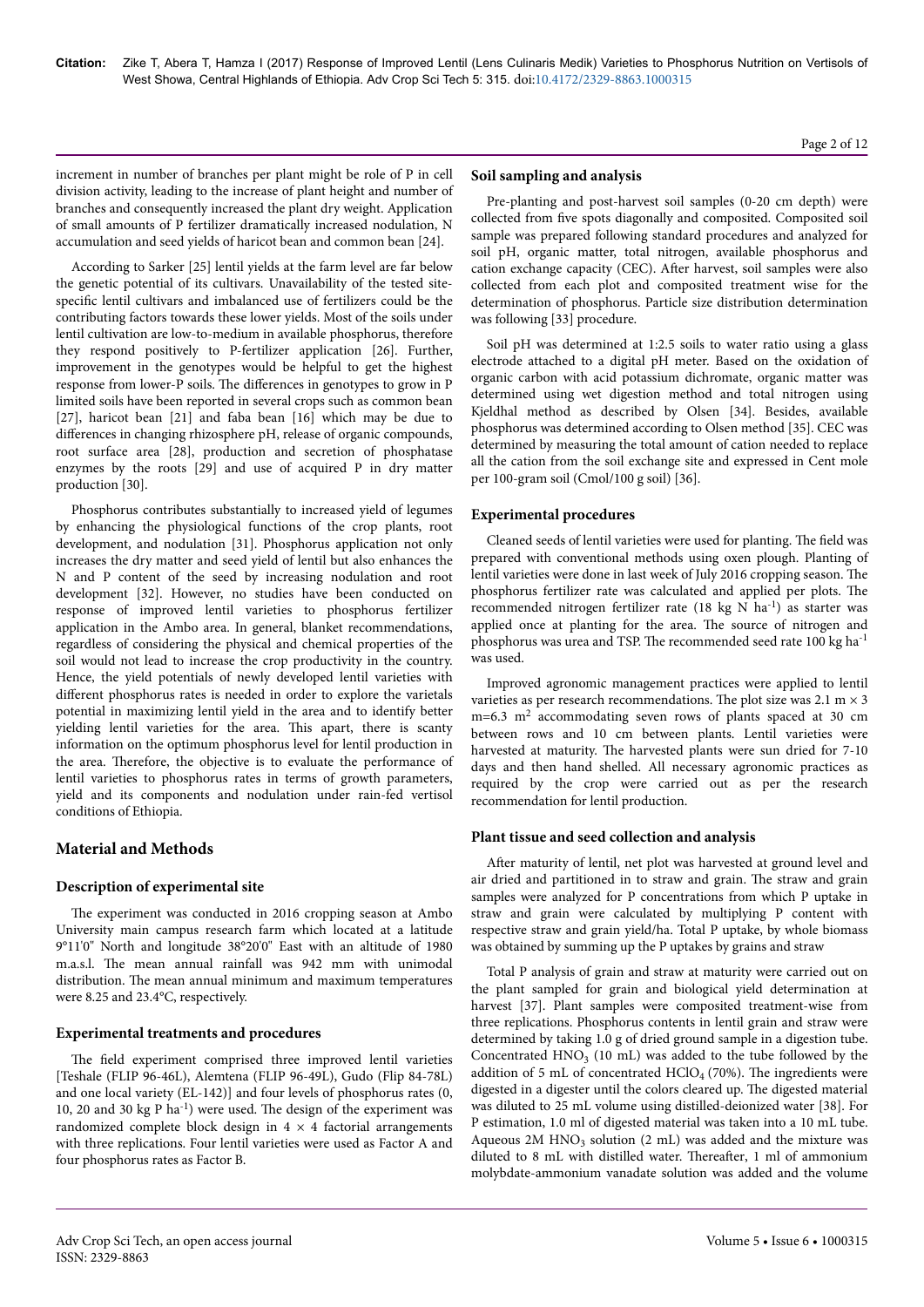Page 3 of 12

was made to 10 mL with distilled water. Нe tube was shaken and allowed to stand for 30 minutes. Нe absorbance was measured by colorimeter at 430 nm and was compared with the absorbance of standard phosphorus curve. Phosphorus content in the plant tissue was determined colorimetricaly by vanado-molybdate method [36].

#### **Plant P uptake and use efficiencies**

Nutrient use efficiency (NUE) is a measure of how well plants use the available mineral nutrients. It can be defined as yield (biomass) per unit input (fertilizer, nutrient content). Improvement of NUE is an essential pre-requisite for expansion of crop production into marginal lands with low nutrient availability but also a way to reduce use of inorganic fertilizer. Usually P use efficiency of various crops is known to be low and recovery in the year of application varying between 15-25% [39] because of high fixation capacity of the soil. The various reactions of applied P in the soil resulting in formation of compounds that become less available to plants are considered as one of the factors attributing to low P recovery [40]. Because of the substantial residual effect of P fertilization on the P nutrition of future crops, first year recovery of P by the crop will usually greatly underestimate P use efficiency  $[41]$ . Total P uptake, by above ground biomass was calculated by summing up the P uptake by grains and straw.

Apparent fertilizer P recovery was calculated as described by [42]:

$$
AFR = \frac{(Un - Uo)}{n} \times 100
$$

Where, AFR=apparent fertilizer recovery; Un=nutrient uptake at "n" rate of fertilizer and Uo=nutrient uptake by control (no fertilizer nutrient).

Agronomic and physiological P use efficiencies were calculated by using procedures described by [43] as:

$$
AE = \frac{(Gn - Go)}{n}
$$

$$
PE = \frac{(Gn - Go)}{(Un - Uo)}
$$

Where, AE=agronomic efficiency; PE=physiological efficiency; Gn and Go stand for grain yield of the plots fertilized at "n" rates of fertilizer and grain yield of unfertilized, respectively. Un and Uo stand for nutrient uptake at "n" rate of fertilizer and uptake at control, respectively.

P uptake of seed=P concentration of seed/ 100\*seed yield (kg/ha)

P uptake of straw=P concentration of straw/ 100\*straw yield (kg/ha)

TPU=P uptake of grain+P uptake of straw, where TPU, total phosphorus uptake

# **Data collected**

All important growth and yield parameters were collected following the standard procedure for the crop such as days to 50% emergency, days to 50% flowering, number of nodules/plant, volume of the nodules, Nodule dry weight (gm/plot), days to 95% maturity, plant height (cm), primary branches per plant, secondary branches per, plant, pods per plant, seed per pod, thousand seed weight, grain yield, dry biomass yields and harvest index; which was determined by the following formula and expressed in percentage (%):

$$
H.I = \frac{EconomicYield}{BiologicalYield} \times 100
$$

# **Statistical analysis**

The collected data were subjected to the analysis of variance (ANOVA) using statistical computer software SAS 9.0 [44]. Mean separation was done using least significance difference (LSD) procedure at 5 % probability level

# **Economic analysis**

For partial budget and marginal rate of return analysis, lentil grain yield was valued at an average open market price of EB 35 kg<sup>-1</sup> and Triple superphosphate (TSP) fertilizer cost was EB 21 kg<sup>-1</sup>. Seed yield was down adjusted at 10 % [45].

# **Results and Discussion**

# **Physical and chemical properties of soil in the experimental site**

The particle size distribution of the soil is clay with (3% sand, 10%) silt and 87% clay). Нe soil pH was 7.4-7.8 which is slightly alkaline [46]. Lentil has been found to do well at pH values of 7.61 however; lentils grow best at a soil pH of 6.0 to 8.0 so that the soil pH is ideal for lentil production. Нe soil organic carbon content was 1.53%. Similarly, total nitrogen of 0.04%, CEC of 26.67 cmol  $(+)$  kg<sup>-1</sup>and total available phosphorus of 45.31 ppm (Table 1). Нe soil of the experimental site has high organic carbon content, very low total N, medium CEC and high in available P [46] and [47] (Table 1).

| pH (H <sub>2</sub> O) (1:2.5) OC (%) |      | TN (%)   | CEC(cmol(+)/kg | TAP<br>(ppm) | Textur<br>е |
|--------------------------------------|------|----------|----------------|--------------|-------------|
| 7.61                                 | 1.53 | 0.04     | 26.67          | 45.31        |             |
| Slightly<br>alkaline                 | High | Very low | Medium         | High         | Clay        |

Table 1: Pre-planting soil physicochemical analysis result of the study area. OM=Organic Matter; TN=Total Nitrogen; TAP=Total Available Phosphorus; CEC=Cation Exchange Capacity.

# **Phenological and nodule parameters of lentil**

The mean days to 50% emergence is indicated in Table 2. The main effect of Phosphorus application rates was significant (P<0.05) affected days to emergence of lentil, while the main effect of varieties and their interaction were not significant (Table 2). The days to 50% emergence were 5 for all lentil varieties. In contrary, Number of days to emergence was significantly affected by different in common bean varieties [48] and also among chick pea varieties [49]. Нe number of days to 50% emergence varied from 4.42 to 5.0 among applied phosphorus rates. Similarly, result was reported by [50]. Нe probable reason might be that applied phosphorus supply played an essential role in plant emergence.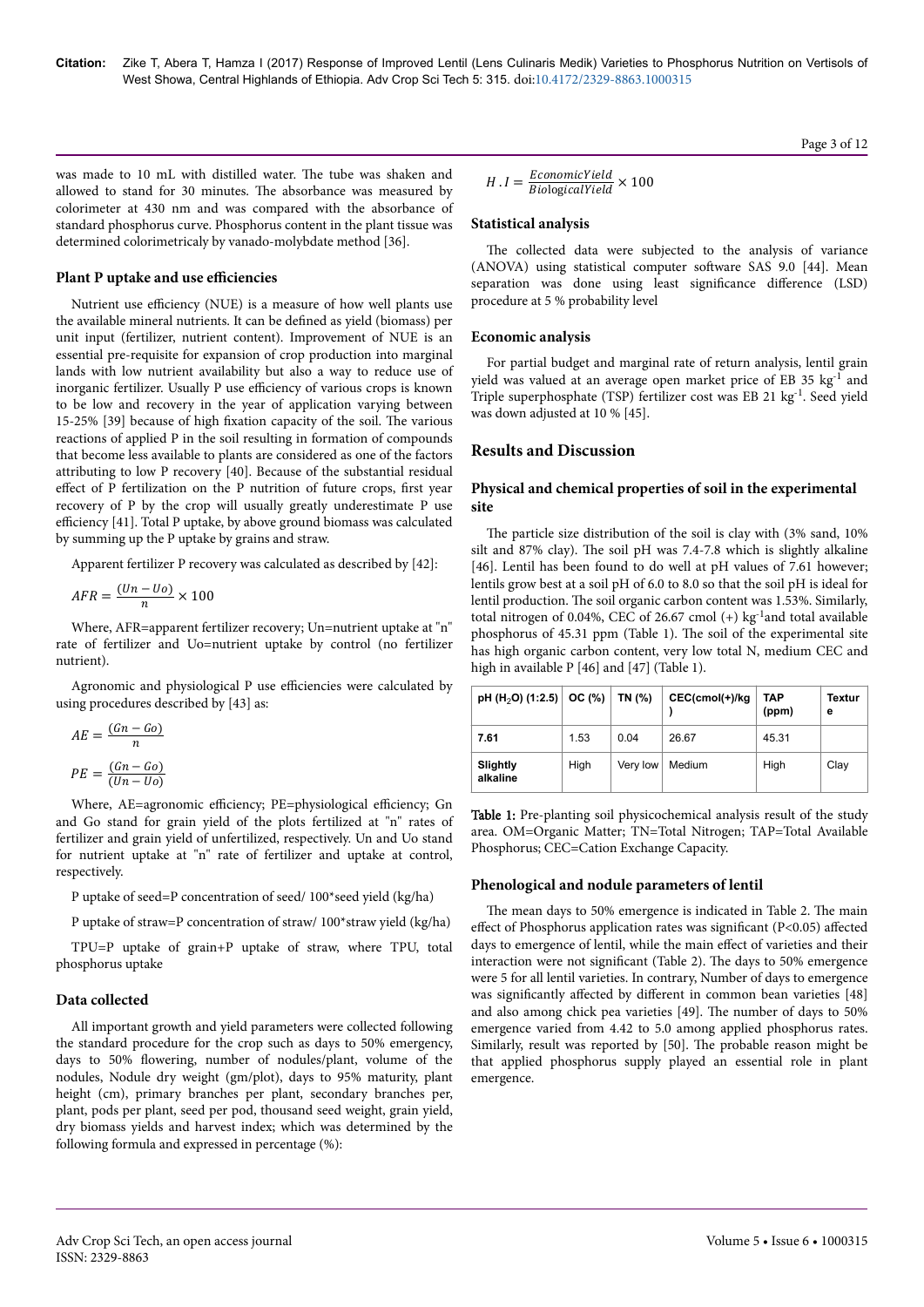**Citation:** Zike T, Abera T, Hamza I (2017) Response of Improved Lentil (Lens Culinaris Medik) Varieties to Phosphorus Nutrition on Vertisols of West Showa, Central Highlands of Ethiopia. Adv Crop Sci Tech 5: 315. doi:10.4172/2329-8863.1000315

# Page 4 of 12

| <b>Varieties</b>                          | Days to emergency | Days to maturity | Nodule volume(ml)  | Nodule<br>drv<br>weight (g) | Number of primary<br>branches | <b>Number</b><br><b>of</b><br>secondary branches |
|-------------------------------------------|-------------------|------------------|--------------------|-----------------------------|-------------------------------|--------------------------------------------------|
| Gudo                                      | 4.83              | 121a             | 0.195              | 0.079                       | 8                             | 11                                               |
| Alemtena                                  | 4.67              | 120a             | 0.216              | 0.093                       | 9                             | 11                                               |
| <b>Teshale</b>                            | 4.5               | 116b             | 0.225              | 0.087                       | 9                             | 12                                               |
| EL-142                                    | 4.58              | 114b             | 0.226              | 0.088                       | 9                             | 13                                               |
| LSD (0.05)                                | Ns                | 4.08             | <b>Ns</b>          | <b>Ns</b>                   | <b>Ns</b>                     | <b>Ns</b>                                        |
| Phosphorus rates (P kg ha <sup>-1</sup> ) |                   |                  |                    |                             |                               |                                                  |
| 0                                         | 5.00a             | 135a             | 0.104c             | 0.048 <sub>b</sub>          | 7c                            | 8c                                               |
| 10                                        | 4.67a             | 118b             | 0.187 <sub>b</sub> | 0.09a                       | 8cb                           | 11 <sub>b</sub>                                  |
| 20                                        | 4.50b             | 114b             | 0.269a             | 0.103a                      | 9b                            | 13a                                              |
| 30                                        | 4.42b             | 104c             | 0.304a             | 0.105a                      | 11a                           | 14a                                              |
| LSD (0.05)                                | 0.34              | 4.08             | 0.046              | 0.022                       | 1.25                          | 1.52                                             |
| CV (%)                                    | 8.78              | 4.18             | 25.75              | 30.6                        | 17.06                         | 15.72                                            |

Table 2: The main effect of varieties and phosphorus rates on days to emergency, days to maturity, nodule volume and dry weight and growth parameters of lentil. Means within the same column followed by the same letter are not significantly different at 5% probability level, Ns=Nonsignificant difference at 5% probability level. LSD: Least Significant Difference; CV: Coefficient of Variation.

The physiological maturity of lentil was highly significant  $(P<0.01)$ due to by the main effect of lentil varieties and phosphorus rates, while their interaction effect was not significant (Table 2). Variety Gudo (121) and Alemtena (120) matured late as compared to other varieties (Table 2). This might be due to the inherent genetic difference among the varieties of lentil and variability in phenological characteristics. Similarly, [51] reported that high variability was observed among genotypes tested for days to flowering, maturity and grain filling period.

The shortest days (104) to physiological maturity was obtained with application of 30 kg  $ha^{-1}$  and the longest days (135) obtained from control plots. Нe probable reason might be that phosphorus hastens maturity of plant. Similarly, Brady [52] reported that phosphorus application could possibly shorten maturity since it promotes rapid cell division. Likewise, Onasanya [53] reported that phosphorus plays an important role in many physiological processes that occur within a developing and maturing plant, it is involve in enzymatic reactions in the plant and it is also hastens the ripening of fruits thus counteracting the effect of excess nitrogen application to the soil.

The days to 50% flowering of lentil was highly significant (P<0.01) due to the main effect of varieties of lentil, phosphorus rates, and their interaction effect (Table 2). The longest numbers of days to 50% flowering (68) were recorded at control for all varieties and the shortest number of days to flowering (51) were recorded at 20 kg P ha<sup>-1</sup> for all variety (Table 2). Application of P rates were varied the number of days to flowering between 51 and 68 on lentil varieties.

# **Nodule volume and nodule dry weight**

The nodule volume and nodule dry weight was highly significantly  $(P<0.01)$  the main effect of phosphorus rates while the main effect of varieties and their interaction effect were not significant (Table 2).

Significantly higher nodule volume (0.304 ml) was recorded with application of 30 kg P ha<sup>-1</sup> followed by 20 kg P ha<sup>-1</sup> (0.269 ml) while the lowest nodule volume (0.104 ml) was recorded from control. Increasing P levels from 0 to 30 kg P  $ha^{-1}$  significantly increased nodule volume by about 192% and showed consistent increment. When the rate of phosphorus was increased from 0 to 10 kg P ha<sup>-1</sup>, the nodule volume was increased by 63%, 44% with increased phosphorus from 10 to 20 kg P ha<sup>-1</sup> and 13% from 20 to 30 kg P ha<sup>-1</sup>, which indicates beyond the optimum phosphorus rate decreasing of nodule volume (Table 2).

The result was consistent with the findings [54] nodule volume can be increased by treating phosphorous deficient soils with fertilizer phosphorous.

Significantly higher mean nodule dry weights (0.105 g) was recorded from the application of 30 kg P  $ha^{-1}$  and the lowest nodule dry weights (0.048) was from the control treatment (Table 2). Nodule dry weight was increased by 115% and 119% due to application of 20 and 30 kg P ha<sup>-1</sup> as compared to the control treatments, respectively. Consistent increment of nodule dry weights was recorded as P rate increased from 0 to 30 kg P  $ha^{-1}$ , the possible reason for higher nodule dry weights at the highest phosphorus rate could be due to increased root nodule production which resulted on more nodule dry weights. Similarly, Nkaa [55] who reported that phosphorus fertilizer application significantly enhanced nodule dry weight of cowpea.

#### **Growth parameters**

The numbers of primary and secondary branches per plant was significant (P<0.01) due to the main effect of phosphorus rates while the main effects of varieties and the interaction effect were nonsignificant (Table 2). Similarly, Zahan [56] indicated that lentil varieties did not show significant difference for number of branches. In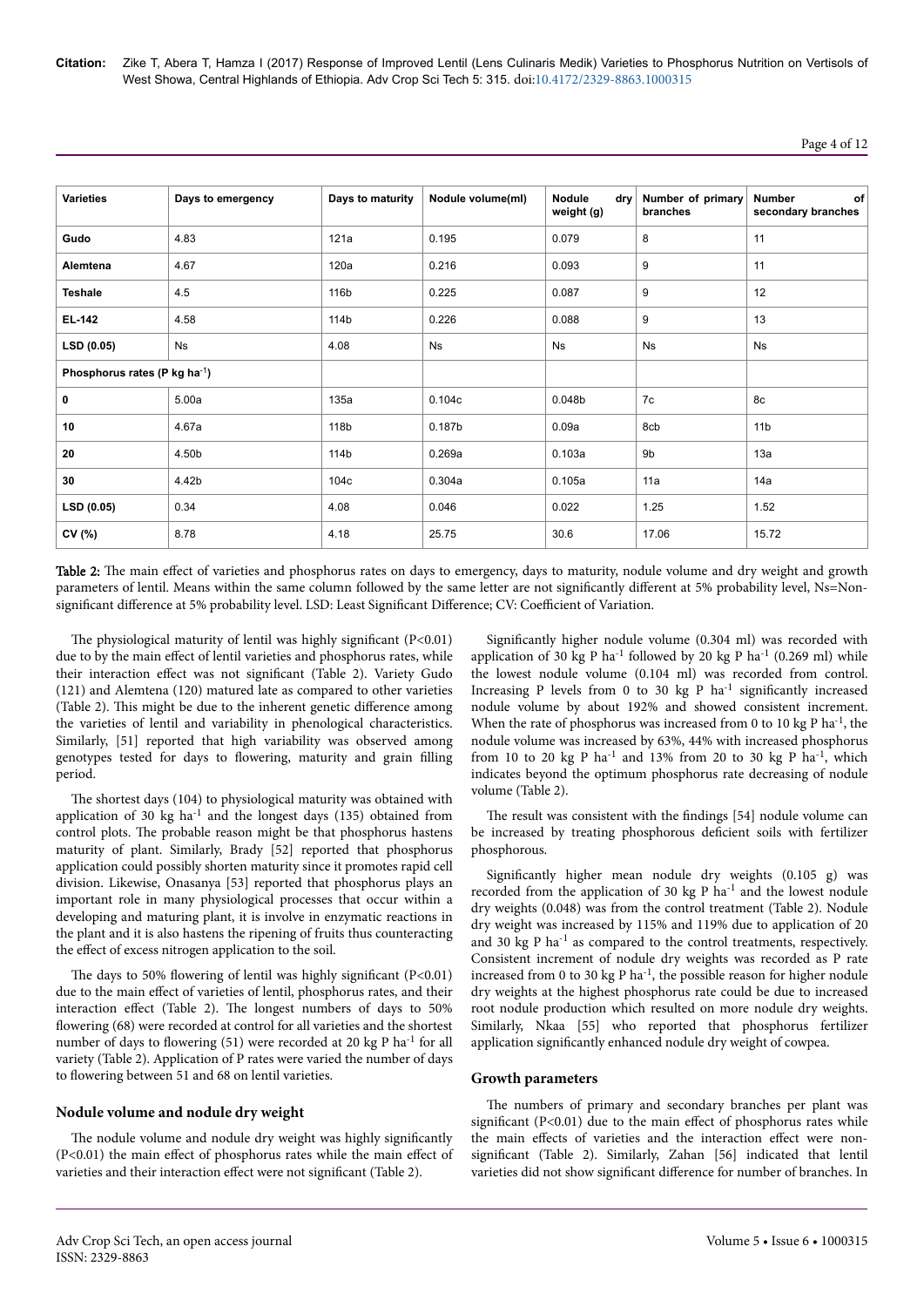contrary, Sarker [57] reported that high variability in the number of branches in lentil cultivars.

Significantly lower  $(7)$  and higher  $(11)$  number of primary branches per plant were recorded in control and application of 20 kg P ha<sup>-1</sup>(Table 2). The mean number of primary branches per plant was increased by 14%, 22% and 44% for 10, 20 and 30 kg P ha<sup>-1</sup>, respectively as compared control (Table 2). This may probably be due to the effect of phosphorus on the processes of cell division and balanced nutrition. Similarly, Haque [58] reported that the number of primary and secondary branches per plant was increased with increasing the level of nutrient.

Number of secondary branches per plant was significantly increased with the increase in applied phosphorus rates from control to 30 kg P ha<sup>-1</sup> (Table 2). The highest number of secondary branches per plant (14) was recorded with application of 30 kg P ha<sup>-1</sup> and the lowest number of secondary branches per plant (8) was recorded from the control. Нe mean secondary branches were increased by 42%, 62% and 79% under 10, 20 and 30 kg P ha<sup>-1</sup>, respectively as compared to control (Table 2). This may probably be due to the effect of phosphorus on the processes of cell division and balanced nutrition. Similarly, Guriqbal et al. [58] reported that secondary branches per plants were increasing with increasing the level of nutrient. In contrary, Azmera [21] reported the number of branches per plant decreased with increasing phosphorus doses. Нe highest number of branches per plant was recorded from control.

Generally, the trend was uniform for all the varieties. This probable due to applied phosphorus played an essential role in hastening plant growth and development. Similarly, Tesfahun Woldesellasie [59] who reported that fertilized lentil plants flowered five days earlier than those that were not fertilized. Likewise, phosphorus application could possibly shorten flowering days since it promotes rapid cell division reported by Tessema Tesfaye and Alemayehu Balcha [60].

#### **Nodule number**

The number nodule plant-1 of lentil was indicated in Table 3A. The main effect of varieties, phosphorus rates and their interaction were significantly (P<0.05) affected number of nodule per plant (Table 3A). The highest number of nodules per plant (48) was recorded with application of 20 kg P  $ha^{-1}$  on Gudo variety and least number of nodules per plant (19) was also on Gudo variety with no phosphorus application (Table 3B). Нe numbers of nodule per plant increased as phosphorus rate increases for all varieties. This might be due to application of phosphorus rate to plants enhanced the availability of essential elements for plant nutrition.

| Phosphorus rate (PR) kg<br>$ha^{-1}$ | Varieties (V)   |                 |                    |                 |      |  |  |  |
|--------------------------------------|-----------------|-----------------|--------------------|-----------------|------|--|--|--|
|                                      | Gudo            | Alemtena        | <b>Teshal</b><br>е | <b>EL-142</b>   | Mean |  |  |  |
| 0                                    | 68a             | 68a             | 68a                | 68a             | 68   |  |  |  |
| 10                                   | 53c             | 54c             | 53c                | 62 <sub>b</sub> | 56   |  |  |  |
| 20                                   | 51c             | 51c             | 51c                | 51c             | 51   |  |  |  |
| 30                                   | 62 <sub>b</sub> | 62 <sub>b</sub> | 62b                | 68a             | 64   |  |  |  |
| Mean                                 | 59              | 59              | 59                 | 62              |      |  |  |  |
| LSD (0.05) V *PR=4.23                |                 |                 |                    |                 |      |  |  |  |

| Variety=0.668         |  |
|-----------------------|--|
| Phosphorus rate=0.668 |  |
| CV (%) 4.39           |  |

Table 3A: Interaction effect of varieties and phosphorus rates and on days to 50% flowering of lentil at Ambo 2016. Means within the same column followed by the same letter are not significantly different at 5% probability level. LSD: Least Significant Difference; CV: Coefficient of Variation.

The application of phosphorus rates beyond 20 kg P ha<sup>-1</sup> resulted in decreased number of nodule per plant for all the varieties. Similarly, Taylor [61] reported increased number of nodules per plant due to phosphorus application. During nodulation, P is an essential ingredient for Rhizobium bacteria to convert atmospheric  $N_2$  into an ammonium (NH4<sup>+</sup>) form usable by plants. Inadequate phosphorus restricts root growth, the process of photosynthesis, translocation of sugars and other such functions which directly influence N fixation by legume plants. Similarly, phosphorus fertilizer application was reported to significantly enhanced nodule number in cowpea [55]. Rahman [62] also reported that varieties significantly affect the growth, development and yield of lentil.

| Phosphorus Rate<br>$(PR)$ (kg<br>$ha^{-1}$ | Varieties (V)   |                     |                    |               |      |
|--------------------------------------------|-----------------|---------------------|--------------------|---------------|------|
|                                            | Gud<br>$\Omega$ | <b>Alemten</b><br>а | <b>Teshal</b><br>e | <b>EL-142</b> | Mean |
| 0                                          | 19h             | 21gh                | 23ghef             | 24ghef<br>d   | 22   |
| 10                                         | 22ghf           | 25ghefd             | 27<br>gcefd        | 29cefd        | 26   |
| 20                                         | 48a             | 29cebd              | 32cb               | 36b           | 36   |
| 30                                         | 29ce<br>bd      | 24ghef              | 31cbd              | 25ghef<br>d   | 27   |
| Mean                                       | 30              | 25                  | 28                 | 28            |      |
| LSD (0.05) PR XV=6.68                      |                 |                     |                    |               |      |
| Variety=18.06                              |                 |                     |                    |               |      |
| Phosphorus rate=3.56                       |                 |                     |                    |               |      |
| CV (%) 14.45                               |                 |                     |                    |               |      |

Table 3B: Interaction effect of phosphorus rates and varieties on number of nodules per plant of lentil at Ambo in 2016. Means within the same column followed by the same letter are not significantly different at 5% probability level. LSD: Least Significant Difference; CV: Coefficient of Variation.

# **Plant height**

The plant height of lentil was significantly  $(P<0.01)$  affected by the interaction effects of varieties and phosphorus rates (Table 4). Significantly taller plant height (49 cm) was obtained on Teshale variety with the application of 20 kg P ha<sup>-1</sup>, while the shorter plant (35) was recorded on variety Gudo without Phosphorus application (Table 4). Plant height was increased as rate of P applied increased from the control consistently up to the maximum rate. Нe application of 20 kg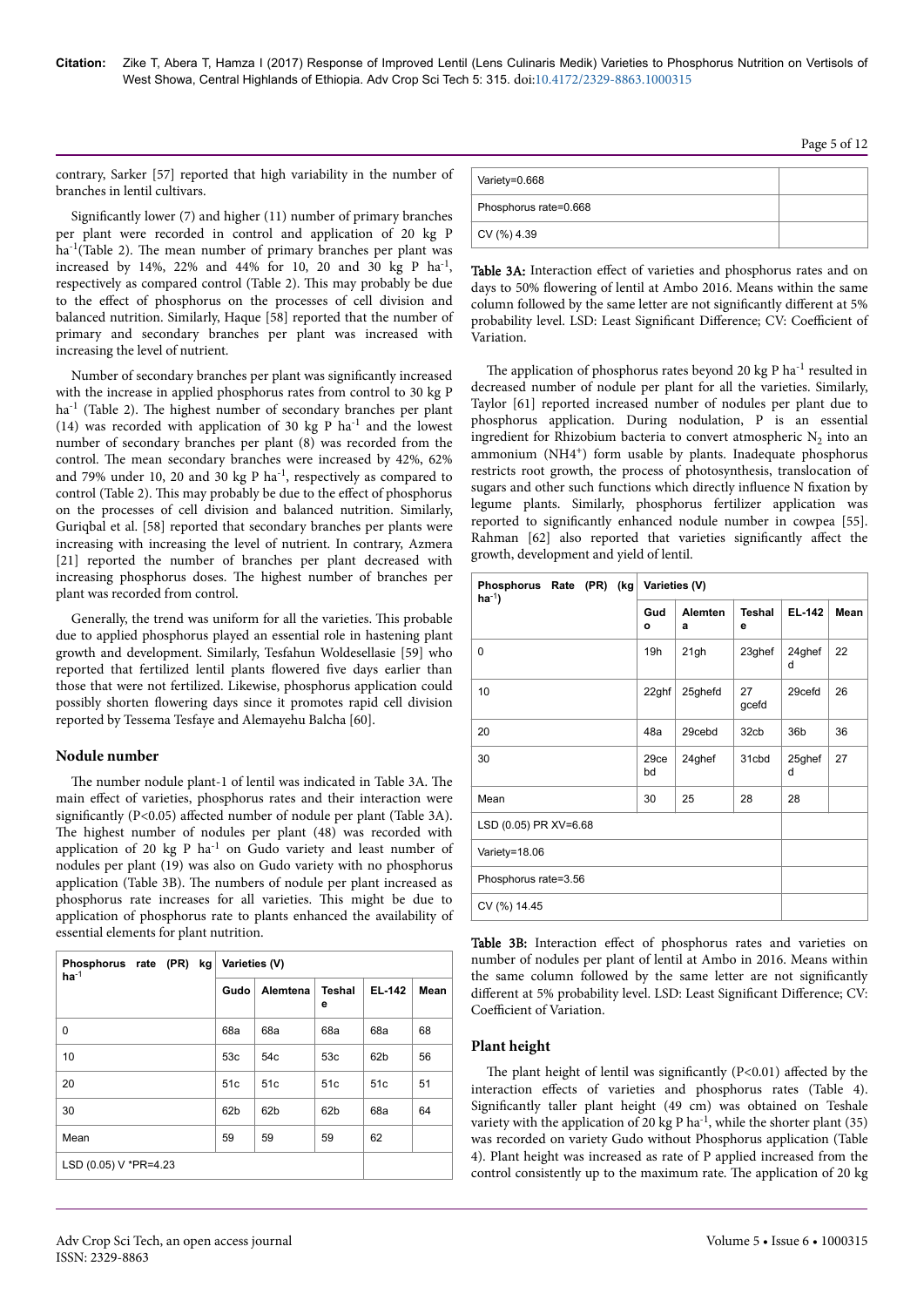$P$  ha<sup>-1</sup> gave significantly taller plants to other P rates for all the varieties (Table 4). Increased in plant height with the increase in rate of P might be due to phosphorus fertilizer contribution to availability of soil nutrients which increases their uptake by plants. Likewise, Tekle [16] described that phosphorus application that facilitated better absorption of soil moisture and nutrients resulting in taller plant height of faba bean in comparison with no phosphorus application.

| <b>Phosphorus</b><br>rate (PR) |                  | Varieties(V) |                |        |      |  |  |  |  |
|--------------------------------|------------------|--------------|----------------|--------|------|--|--|--|--|
| kg<br>$ha^{-1}$                | Gudo<br>Alemtena |              | <b>Teshale</b> | EL-142 | Mean |  |  |  |  |
| 0                              | 35g              | 41edc        | 37efg          | 36efg  | 37   |  |  |  |  |
| 10                             | 38efg            | 45bac        | 43bcd          | 39efdg | 42   |  |  |  |  |
| 20                             | 41efdc           | 47ba         | 49a            | 48ba   | 46   |  |  |  |  |
| 30                             | 36fg             | 38efg        | 45bac          | 45bac  | 41   |  |  |  |  |
| Mean                           | 37               | 48           | 44             | 42     |      |  |  |  |  |
| LSD (0.05) PRs × V=4.88        |                  |              |                |        |      |  |  |  |  |
| Variety=2.40                   |                  |              |                |        |      |  |  |  |  |
| Phosphorus rate=2.40           |                  |              |                |        |      |  |  |  |  |
| CV (%) 7.06                    |                  |              |                |        |      |  |  |  |  |

Table 4: Interaction effect of phosphorus rates and varieties on plant height of Lentil at Ambo in 2016. Means within the same column

followed by the same letter are not significantly different at 5% probability level. LSD: Least Significant Difference; CV: Coefficient of Variation.

Increase in plant height of lentil varieties as increases phosphorus rates. Similarly, [63] reported that plant height was linearly increased with increasing level of fertilizer. Ullah [17] reported that difference in plant height could be due to variation in genetic make-up or the hormonal balance and cell division rate that result in changes in the plant height of the different varieties.

### **Yield and yield components**

The number of pods per plant and number of seeds per pod were non-significantly (P<0.01) affected by the main effect of varieties of lentil, while the number of pods per plant and seeds per pod was affected by the main effect of phosphorus rates (Table 5). Teshale variety recorded the maximum (124) pods per plant and the minimum (102) pod per plant was obtained from Gudo Variety. Teshale, Alemtena and EL 142 Varieties were not statistically different from each other. Genotypic variation played significant role in producing pods per plant. Similarly Mohammadjanloo [64] and Rahman [65] reported that variation for number of pods per plant among various lentil varieties.

| <b>Treatments</b>                       | Number pods per plant | Number of seeds per pod | Seed yield (kg ha <sup>-1</sup> ) | Thousand seed weights(g) | Harvest index (%) |  |  |  |  |
|-----------------------------------------|-----------------------|-------------------------|-----------------------------------|--------------------------|-------------------|--|--|--|--|
| <b>Varieties</b>                        |                       |                         |                                   |                          |                   |  |  |  |  |
| Gudo                                    | 102                   | $\mathbf{1}$            | 1925                              | 29 <sub>b</sub>          | 45ba              |  |  |  |  |
| Alemtena                                | 112                   | 1.5                     | 2024                              | 31ba                     | 47a               |  |  |  |  |
| <b>Teshale</b>                          | 124                   | 1.42                    | 1907                              | 32a                      | 46ba              |  |  |  |  |
| EL-142                                  | 110                   | 1.42                    | 1908                              | 30ba                     | 42 <sub>b</sub>   |  |  |  |  |
| LSD(0.05)                               | Ns                    | <b>Ns</b>               | Ns                                | 2.44                     | 4.44              |  |  |  |  |
| Phosphorus Rates (kg ha <sup>-1</sup> ) |                       |                         |                                   |                          |                   |  |  |  |  |
| 0                                       | 66d                   | 1 <sub>c</sub>          | 1509c                             | 29c                      | 42 <sub>b</sub>   |  |  |  |  |
| 10                                      | 101c                  | 1 <sub>c</sub>          | 2044ba                            | 34b                      | 45b               |  |  |  |  |
| 20                                      | 130b                  | 2a                      | 2360a                             | 37a                      | 42b               |  |  |  |  |
| 30                                      | 150a                  | 2a                      | 1852b                             | 24d                      | 51a               |  |  |  |  |
| LSD(0.05)                               | 18.06                 | 0.317                   | 336                               | 2.44                     | 4.44              |  |  |  |  |
| CV(%)                                   | 19.44                 | 26.56                   | 20.81                             | 9.54                     | 11.77             |  |  |  |  |

Table 5: The effect of lentil varieties and phosphorous rates on number of pod per plant, seed per pod, grain yield, thousand seed weights and harvest index of lentil at Ambo in 2016. Means within the same column followed by the same letter are not significantly different at 5% probability level, NS=Non-significant difference. LSD: Least Significant Difference; CV: Coefficient of Variation.

The number of pods per plant was significantly (P<0.05) affected by application different rates of phosphorus. Significantly lower number of pods 66 was found from control. Significantly higher number of pods per plant (150) was recorded with the application of 30 kg P ha<sup>-1</sup>.

When compared to the control, the mean number of pods per plant was increased by 129% (Table 5). Нe trend indicated consistent increment in number of pods per plant with increment of phosphorus fertilizer application rates from control to 30 kg P ha<sup>-1</sup>. This could be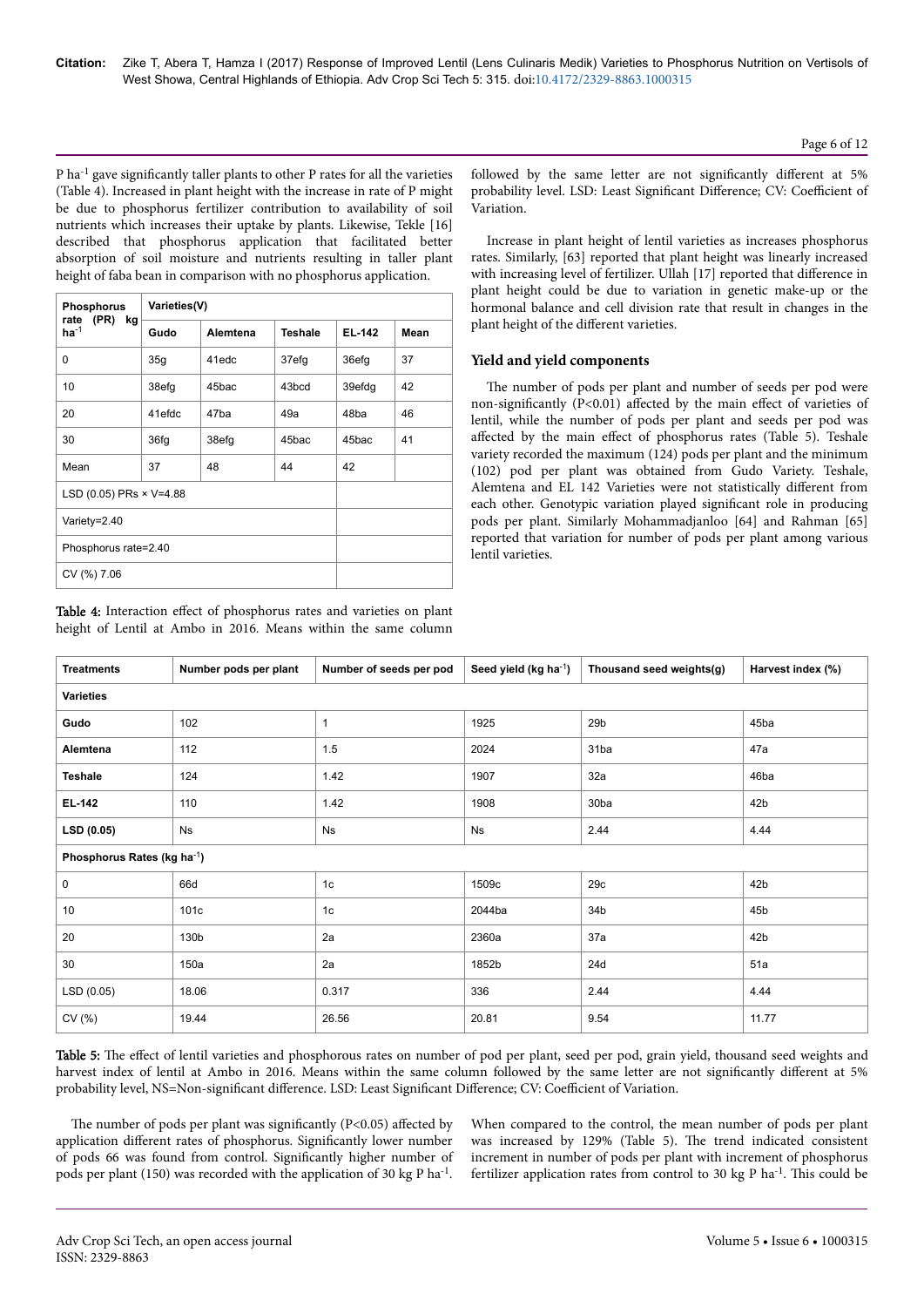attributed to the role of P fertilizer in ensuring availability of other plant nutrients which stimulated the plants to produce more pods per plant as phosphorus encourages flowering and fruiting. Likewise, Ullah [17]; Chiezey reported that increasing the rate of phosphorus increased the number of pods per plant and number of seed per pod. It appears that the availability of nutrient by increasing the level of phosphorus increased the number of seeds. Higher doses of chemical fertilizer were effective on mature pods plant-1 and number of seed pod-1 [66].

The number of seeds per pod was non-significantly different among the three varieties (Table 5). Нe highest (1.5) number of seed per pod was recorded with Alemtena. This might be due to the genetic makeup of the varieties. In contrary, Sharar [67] who had reported significant genotypic variation in the varieties of lentil for production of seeds per pod and number of pod per plant. Number of seed per pod was significantly affected by different rate of P applications.

Significantly higher (2) number of seeds per pod was recorded from application of 30 kg P ha-1. Similarly, Shubhashree [68] reported application nutrient to permit development of more number of pods per plant and seeds per pod of lentils. Likewise, Ziedan [69] reported that increasing the rate of phosphorus increased the number of seeds per pod. It appears that the availability of nutrient by increasing the level of phosphorus increased the number of seeds. This result is in line with Sardar [66] who reported that higher doses of chemical fertilizer were effective on number of seed pod-1.

#### **Seed yield**

Seed yield is one of the most important and phenomenal yield components which describe the overall potential of the genotypes and response to treatments applied. Нe seed yield of lentil was significantly (P<0.01) affected by main effects phosphorus rates but non-significant for varieties and their interaction (Table 5). In contrary, Edossa [3] reported high significant differences were observed among lentil genotypes for most yield related traits, grain and biomass yield and harvest index.

Significantly higher seed yield of lentil was produced with application of 20 kg P ha<sup>-1</sup> while the lowest seed yield was obtained from control (1509 kg ha<sup>-1</sup>). This might be due to the importance of phosphorus in a number of metabolic functions and is especially important for grain formation [32]; therefore, its proper supply to the crops improves their yields. It is needed in relatively large amounts by legumes for growth and nitrogen fixation, and it was found to increase biomass, yield, nodulation, and nutritional quality in lentils [70]. Нe higher seed yield of lentil gave yield advantage of 56, 15 and 27% over control, application of 10 and 30 kg P ha-1, respectively.

Enhanced seed yield of lentil by increasing P-levels was also reported by Kumar et al. [23]. Improved fertilization enhances the crop-grain yields due to increased availability and uptake of macro and micronutrients [54]. Нere was a trend of increasing seed yield ha-1 between control to 20 kg P  $ha^{-1}$  and seed yield start to decline after. Increased seed yield could be due to balanced nutrient supply which was higher when phosphorus was applied at the time of sowing and it enabled the plants to produce better growth and seed yield. Kumar et al. [23] reported that application of phosphorous improved the nutrient availability, resulting into greater uptake which might have increased the photosynthesis and translocation of assimilates to different parts for enhanced growth and yield of the crop. In later stage, more assimilates were produced than used in growth and development and the excess assimilates were diverted to storage compounds resulting into increased seed yield. Likewise, Zafar et al. [71] reported that when phosphorus was applied at the time of sowing, it enabled the plants to produce better growth and seed yield.

# **Thousand seed weights**

The main effects of variety and phosphorus rates was showed highly significant (P<0.01) difference on thousand seed weight while nonsignificant for their interaction effect (Table 5). Significantly higher thousand seed weight of (32 g) was recorded for variety Teshale and lower (29 g) for variety Gudo. Similarly, Singh et al. [72] reported significant difference for thousand seed weight among lentil genotypes. Significantly lower (29 g) and higher (37 g) 1000-seed weight were obtained from control and with application of 20 kg P ha-1 respectively. Increase in 1000-seed weight might be due to the influence of cell division, phosphorus contents in the seed as well as the formation of fat and albumin. Thousand-seed weight of lentil also significantly increased with all levels of fertilizers compared to control [17].

# **Harvest index**

Harvest index is the measure of physiological efficiency of a crop plant to convert photosynthesis into the economically important parts of the plant that is ratio of grain to above ground dry biomass are important indicators in seed yield [73]. The main effect of variety and phosphorus rates had highly significant (P<0.01) difference on harvest index while non-significant for their interactions (Table 5). Significantly higher mean values of harvest index (47%) was obtained from Alemtena lentil variety followed by Teshale (46%) and the lowest (42%) by EL-142 variety (Table 5). This result agreed with Hussain [74]; Shah et al.[75] who reported that all cultivars differed significantly from one another regarding to harvest index. Increased mean harvest index of lentil was obtained with increased application of phosphorus. Нe lower harvest index (42%) was recorded in control while higher harvest index (51%) was recorded with the application of 30 kg P ha<sup>-1</sup> (Table 5). This result was in consistence with  $[76]$  who reported that lower harvest index at low level of phosphorus application might be due to poor development of plants at different growth stages. Birhan Abdulkadir [77] reported a significant response of harvest index to the application of P on haricot bean. Additionally, the application of 46 kg  $P_2O_5$  tended to improve the harvest index of faba bean when compared with no P application [16].

# **Straw yield**

The mean dry straw yield of lentil is indicated in Table 6. Main effect of varieties and phosphorus rate showed highly significant  $(P<0.01)$ difference on dry biomass yield while their interaction effect was significant (Table 6). Significantly higher dry biomass yield (3874 kg ha<sup>-1</sup>) was obtained from variety EL-142 with application of 20 kg P ha<sup>-1</sup>, while the lowest (1695 kg ha<sup>-1</sup>) was recorded for variety Gudo with application 30 kg P ha<sup>-1</sup> (Table 6). All applied phosphorus rates gave significantly higher dry biomass yield as compared to control (Table 6). Dry biomass yield increased as rate of P applied increased from the control to the 20 kg ha<sup>-1</sup> of p application and beyond 20 kg  $ha^{-1}$  it declines.

| Phosphorus Rate (PR) kg   Varieties (V)<br>$ha^{-1}$ |      |   |                            |  |      |  |  |
|------------------------------------------------------|------|---|----------------------------|--|------|--|--|
|                                                      | Gudo | а | Alemten   Teshale   EL-142 |  | Mean |  |  |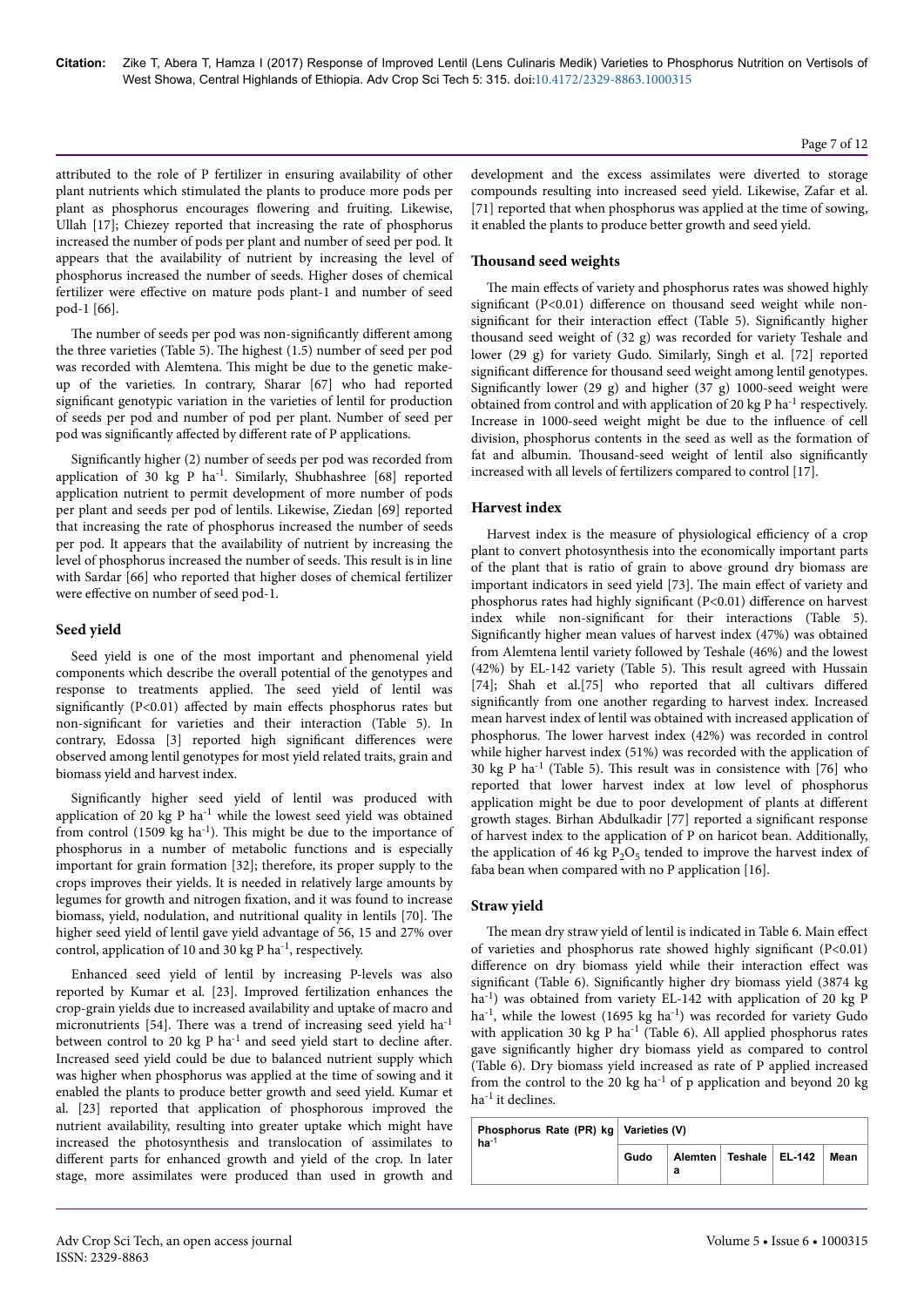# Page 8 of 12

| 0                        | 2250.0f<br>eg | 1756.7i       | 1855.7hi<br>g  | 2119.7f<br>hig | 1995.5<br>3 |
|--------------------------|---------------|---------------|----------------|----------------|-------------|
| 10                       | 2455.7f<br>ed | 2589.0c<br>ed | 2222.3f<br>heg | 2611.3c<br>ed  | 2469.5<br>8 |
| 20                       | 2786.7c<br>bd | 3222.6b       | 3016.7c<br>b   | 3874.3a        | 3225.0<br>7 |
| 30                       | 1694.7i       | 1708.3i       | 1745.7i        | 1775.7h<br>i   | 1731.1      |
| Mean                     | 2296.78       | 2319.15       | 2210.1         | 2595.25        |             |
| LSD (0.05) PR × V=451.20 |               |               |                |                |             |
| Variety=238.16           |               |               |                |                |             |
| Phosphorus rates=238.16  |               |               |                |                |             |
| CV (%) 10.99             |               |               |                |                |             |

Table 6: Interaction effect of phosphorus rates and varieties on biomass yield of lentil at Ambo in 2016. Means within the same column followed by the same letter are not significantly different at 5% probability level. LSD: Least Significant Difference; CV: Coefficient of Variation.

Mean dry biomass yield ranged from 1996 kg ha<sup>-1</sup> for the control to 3225 kg ha<sup>-1</sup> for 20 kg P ha<sup>-1</sup> application. Increased in dry biomass yield of lentil with the increased rate of P might be due to availability

of soil nutrients which increases their uptake by plants, which resulted in higher dry matter accumulation in leaves and stem at earlier growth stages and better translocation to seed during later stages. Similarly, Nkaa et al. [55] reported that increasing rate of phosphorus application increased dry matter of lentil. Нe increase in biomass yield by phosphorus application which may indicate the nutrients is playing a role in metabolism, chlorophyll formation and photosynthesis activities of the plant which in turn increase the biological yield [78].

# **Нe relationship between yield and yield attributes of lentil**

The relationship among yield and yield components of lentil was presented in Table 7. Correlation analysis indicated that number of nodule per plant was significantly and negatively associated with days to emergency (Table 7). Days to emergency were significantly and negatively correlated with grain yield. Нe association between days to maturity and nodule number was weak and positively significant (0.46) and also days to maturity positively significant and strongly associated with nodule volume (0.70). Nodule volume was positively associated and highly significant with number of branches and number of seed per pod and significant with harvest index. Days to 50 % flowering showed positive and highly significant correlation with days to maturity. This finding agrees with the result reported by Alemayehu Dugassa et al. [51]. Нe number of pod per plant was strongly positive and significantly associated with number of primary and secondary branches (0.57 and 0.78) respectively, because the number of pods depends on capacity of branches to hold pods.

| <b>Plant character</b> |    |            |           |            |            |         |            |            |            |            |            |            |            |            |           |
|------------------------|----|------------|-----------|------------|------------|---------|------------|------------|------------|------------|------------|------------|------------|------------|-----------|
|                        | DE | <b>NNP</b> | <b>NV</b> | <b>NDW</b> | <b>DTF</b> | PH      | <b>NPB</b> | <b>NSB</b> | <b>NPP</b> | <b>NSP</b> | <b>BMH</b> | <b>GYH</b> | <b>TSW</b> | <b>DTM</b> | HI        |
| <b>DE</b>              |    | $-0.12*$   | $-0.33*$  | $-0.33*$   | $-0.29*$   | $-0.01$ | $-0.2$     | $-0.11$    | $-0.26$    | $-0.14$    | $-0.29*$   | $-0.40*$   | $-0.29*$   | 0.25       | $-0.16$   |
| <b>NNP</b>             |    |            | 0.28      | $0.25***$  | 0.22       | 0.21    | 0.24       | $0.35*$    | $0.38**$   | 0.28       | $0.43**$   | $0.41***$  | $0.29*$    | $0.46**$   | 0.04      |
| <b>NV</b>              |    |            |           | $0.48**$   | 0.03       | 0.24    | $0.38**$   | $0.54***$  | 0.6        | $0.47**$   | $0.63**$   | $0.31*$    | $0.44**$   | $0.70**$   | $0.31*$   |
| <b>NDW</b>             |    |            |           |            | 0.09       | 0.11    | 0.16       | $0.42**$   | $0.44***$  | 0.25       | $0.37**$   | $0.34*$    | $0.38**$   | $0.47**$   | 0.04      |
| DF                     |    |            |           |            |            | $0.30*$ | 0.08       | 0.19       | 0.24       | 0.14       | $0.28*$    | $0.56**$   | $0.48**$   | $0.74***$  | $-0.41**$ |
| <b>PH</b>              |    |            |           |            |            |         | 0.11       | 0.2        | $0.28*$    | 0.12       | $0.39**$   | $0.21***$  | 0.14       | $0.28*$    | 0.13      |
| <b>NPB</b>             |    |            |           |            |            |         |            | $0.60**$   | $0.57**$   | 0.11       | 0.21       | $0.04*$    | $0.34*$    | $0.39**$   | 0.21      |
| <b>NSB</b>             |    |            |           |            |            |         |            |            | $0.78**$   | $0.40**$   | $0.59**$   | $0.33*$    | $0.46**$   | $0.82**$   | 0.23      |
| <b>NPP</b>             |    |            |           |            |            |         |            |            |            | $0.55***$  | $0.66***$  | $0.29*$    | $0.41***$  | $0.75***$  | $0.33*$   |
| <b>NSP</b>             |    |            |           |            |            |         |            |            |            |            | $-0.39**$  | $0.07*$    | $0.37**$   | $0.52**$   | $0.29*$   |
| <b>BMH</b>             |    |            |           |            |            |         |            |            |            |            |            | $0.61**$   | $0.40**$   | $0.75***$  | $0.31*$   |
| <b>GYH</b>             |    |            |           |            |            |         |            |            |            |            |            |            | $0.43**$   | $0.58**$   | $0.55***$ |
| <b>TSW</b>             |    |            |           |            |            |         |            |            |            |            |            |            |            | $0.46**$   | 0.04      |
| <b>DTM</b>             |    |            |           |            |            |         |            |            |            |            |            |            |            |            | $-0.09$   |
| HI.                    |    |            |           |            |            |         |            |            |            |            |            |            |            |            |           |

Table 7: Correlation (Pearson) analysis of yield and yield related parameters of lentil varieties grown in the field at Ambo in 2016. DTE=Days to Emergence; DTF=Days to 50% Flowering; DTM=Days to Physiological Maturity; NPB=Number of Primary Branches; NSB= Number of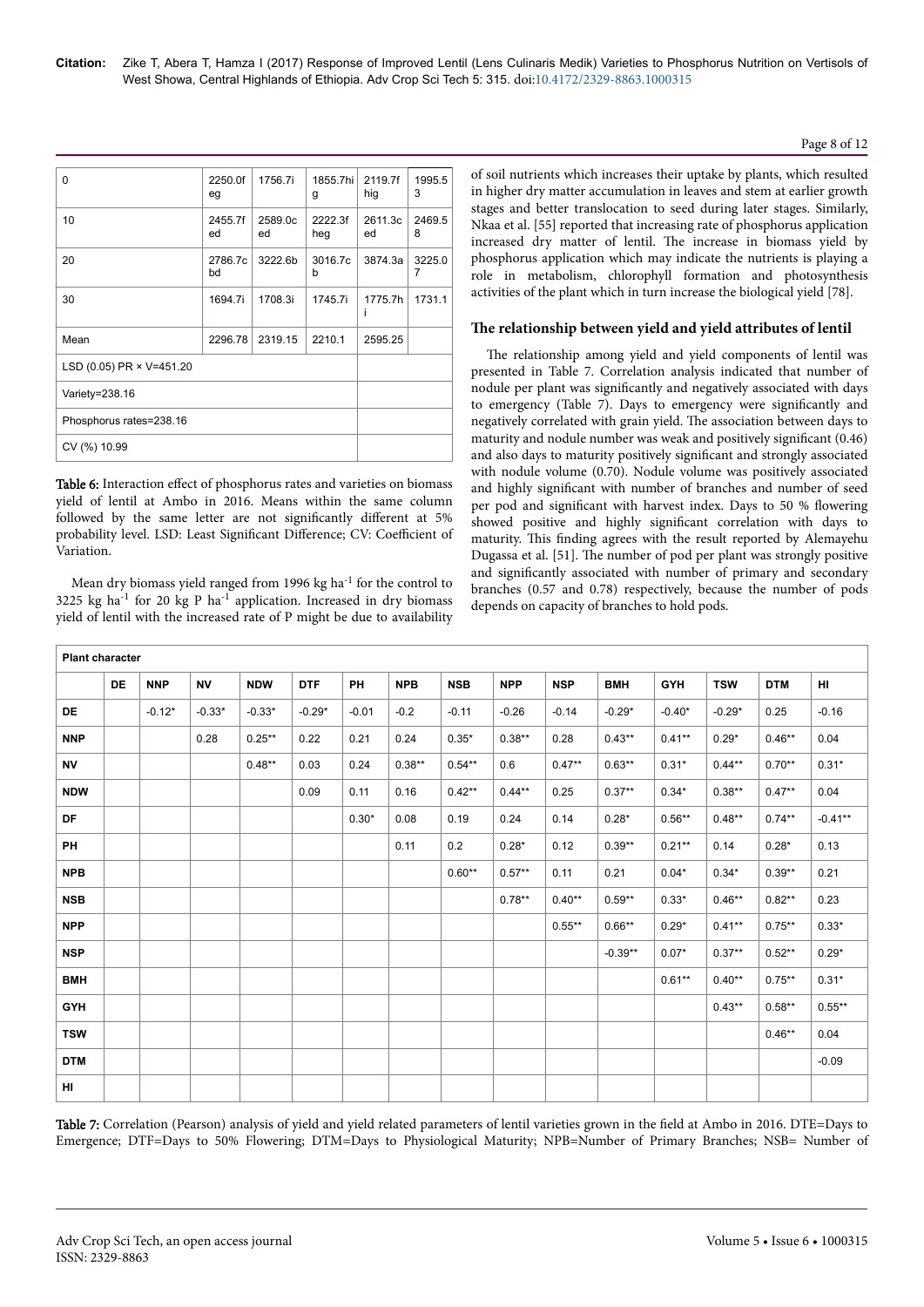Secondary Branches; PH=Plant Height; NNP=Number of Nodules per Plant; NV= Nodule Volume; NDW=Nodule Dry Weight; NPP=Number of Pod per Plant; NSP=Number of Seed per Pod; TSW=Hundred Seed Weight; GYH=Grain Yield per Hectare; BMH=Biological Yield per Hectare; HI=Harvest Index; \*,\*\*=Significant at 5% and 1% level of significance respectively.

The seed yield was positively correlated to all characters except day to emergency. Нe association between number of seed per pod with biomass yield was highly significant and negatively correlated. In line with this result, reported by Tigist Dejene [79] that seed yield was positively correlated with plant height, number of pods per plant and biomass yield. However, the authors noted that harvest index rather than biomass yield was a limiting factor in these legume species, and the correlation between the traits was negative. On the other hand, harvest index was found to be related positively with number of seeds per plant and seeds per pod [80]. Salado et al. [81] who reported that working in soybean, found highly and significantly negative association of harvest index with days to flowering.

### **Phosphorus uptake and allocation**

The effects of applied P on seed and straw P level of the lentil varieties is presented in Table 8.

Considerable variation in P uptake and allocation were observed among the varieties of lentil due to different rates of applied phosphorus.

Grain phosphorus content increases with increased Phosphorus application from 0 to 30 kg ha<sup>-1</sup> and the higher (0.57%) grain p uptake was observed from variety Teshale and the lower (0.18%) from Alemtena and EL-142 varieties at 30 kg ha-1, without phosphorus application (control) respectively. Similarly, [82] straw and grain p uptake increase with phosphorus fertilizer application. Нe lowest grain P uptake was observed from Alemtena and EL-142 varieties without P fertilizer application. Moreover, the positive effect of P application from 0 to 30 kg  $ha^{-1}$  on the straw phosphorus content was higher (0.33%) in variety Alemtena whereas least in variety EL-142 from control plot (0.02%). Generally, all the varieties had different uptake and allocation for applied phosphorus. This appears to indicate that there is an inherent varietal difference in phosphorus uptake and thereby protein production. Similarly, Lentil variety differ in their root traits (root length and root-hair density), which influence the plant uptake of nutrients [83].

Variety Alemtena had higher phosphorus uptake in the application of 30 kg P ha-1 phosphorus (Table 8), indicting its response for higher rates of phosphorus application particularly with respect to seed yield production. This is therefore, variety Alemtena was an efficient crop to higher rates of phosphorus application (30 kg ha<sup>-1</sup>) and further application of higher P rates might have better efficiency and seed yield. Similarly, Machado and Furlani [84] who reported that the differences among crop varieties in their ability to absorb phosphorus from soils maybe due to at least three distinct root attributes; the physiological activity to absorb P from dilute solution; metabolic activity resulting in solubilization of absorbed P; and the ability of the root system to explore the soil phosphorus. Moreover, significantly lower phosphorus concentration in plant tissues that were not supplied with phosphorus fertilizer [59]. An increased trend in soil phosphorus content after harvest as compared to preplanting content of P was also observed in this study (Table 8).

| P rate(kg/ha)<br>Variety |  |  | GP (%)   SP (%)   TPU(kg/ha) | $\vert$ SPH (%) |
|--------------------------|--|--|------------------------------|-----------------|
|--------------------------|--|--|------------------------------|-----------------|

| Gudo           | 0    | 0.36 | 0.09 | 5.94  | 0.05 |
|----------------|------|------|------|-------|------|
|                | 10   | 0.37 | 0.09 | 8.6   | 0.12 |
|                | 20   | 0.48 | 0.14 | 13.09 | 0.16 |
|                | 30   | 0.49 | 0.16 | 16.13 | 0.23 |
|                | Mean | 0.42 | 0.15 | 10.94 | 0.14 |
| Alemtena       | 0    | 0.18 | 0.04 | 3.57  | 0.05 |
|                | 10   | 0.2  | 0.05 | 4.37  | 0.17 |
|                | 20   | 0.36 | 0.2  | 12.64 | 0.3  |
|                | 30   | 0.49 | 0.33 | 22.49 | 0.32 |
|                | Mean | 0.31 | 0.26 | 10.77 | 0.21 |
| <b>Teshale</b> | 0    | 0.45 | 0.03 | 6.68  | 0.06 |
|                | 10   | 0.45 | 0.22 | 11.31 | 0.08 |
|                | 20   | 0.52 | 0.17 | 14.64 | 0.21 |
|                | 30   | 0.57 | 0.18 | 18.12 | 0.24 |
|                | Mean | 0.5  | 0.15 | 12.69 | 0.15 |
| EL-142         | 0    | 0.18 | 0.02 | 2.96  | 0.06 |
|                | 10   | 0.29 | 0.1  | 6.39  | 0.17 |
|                | 20   | 0.31 | 0.15 | 11.65 | 0.18 |
|                | 30   | 0.32 | 0.18 | 13.39 | 0.27 |
|                | Mean | 0.28 | 0.15 | 8.6   | 0.17 |

Table 8: The effect of phosphorus on grain and straw P content, total uptake and residual phosphorus content of the soil after harvest. GP=Grain Phosphorus content; SP=Straw Phosphorus content; TPU=Total P Uptake; SPH=Soil P content after Harvest.

#### Apparent phosphorus recovery and efficiency

In all lentil varieties, non-consistent values of apparent fertilizer recovery, agronomic efficiency and physiological efficiency were observed with increasing P rates (Table 9). Variety Alemtena with application of 30 kg P ha<sup>-1</sup> had the highest value of recovery (63 %) followed by Teshale (46 %) with application of 10 kg P ha<sup>-1</sup>. The agronomic efficiency, Gudo variety with the application of 20 kg P ha $^{-1}$ was higher (50 %) followed by Teshale (40%) with at 20 kg P ha-1 while 2.78 % EL-142 with application of 10 kg P ha<sup>-1</sup>.

| Variety | P rate(kg/ha) | AFR (%) | AE (%) | PE (%) |
|---------|---------------|---------|--------|--------|
| Gudo    | 10            | 26.62   | 50     | 187.97 |
|         | 20            | 35.75   | 34.99  | 97.9   |
|         | 30            | 33.98   | 39     | 114.49 |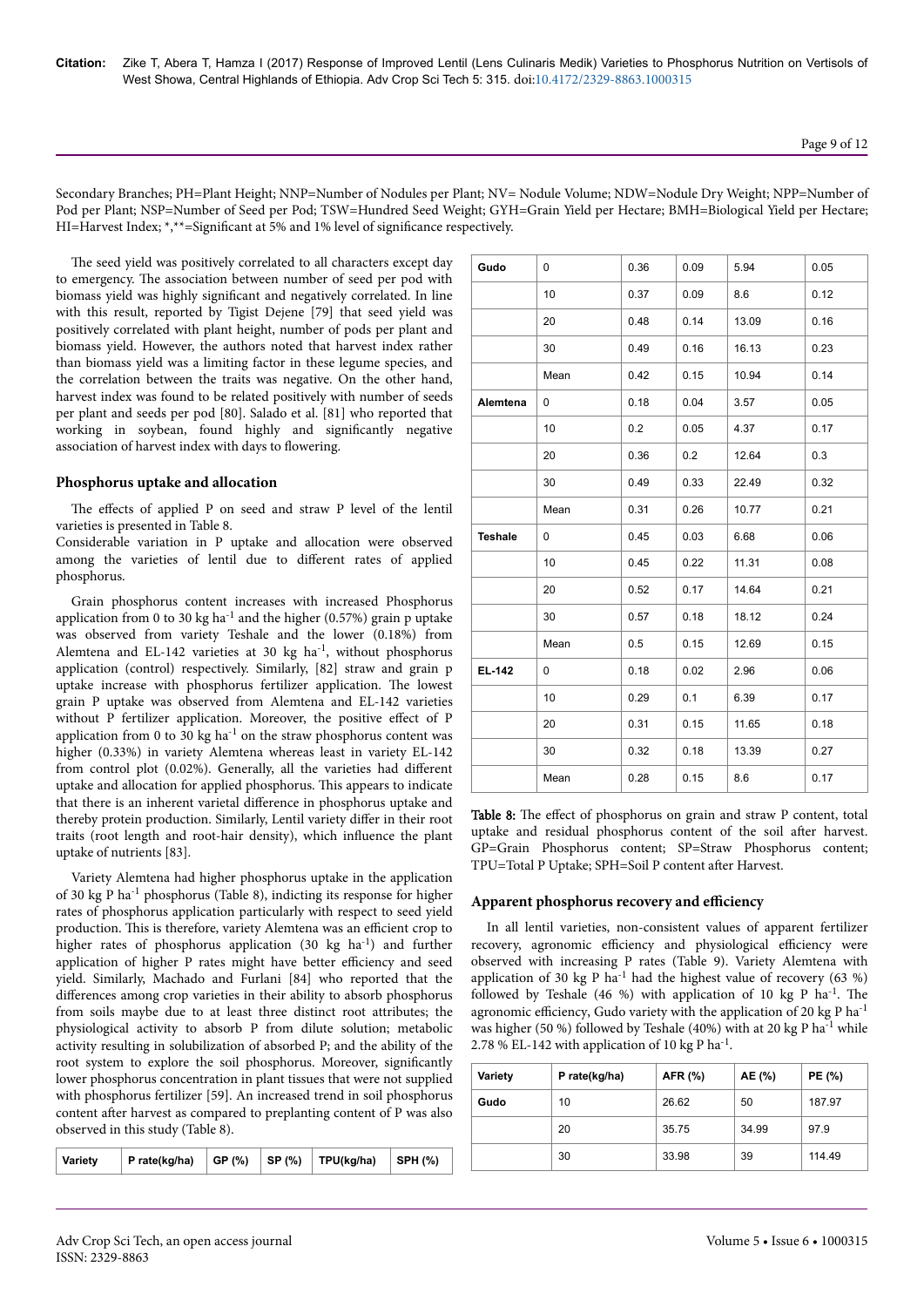**Citation:** Zike T, Abera T, Hamza I (2017) Response of Improved Lentil (Lens Culinaris Medik) Varieties to Phosphorus Nutrition on Vertisols of West Showa, Central Highlands of Ethiopia. Adv Crop Sci Tech 5: 315. doi:10.4172/2329-8863.1000315

|                | Mean | 32.12 | 41.33 | 133.45 |
|----------------|------|-------|-------|--------|
| Alemtena       | 10   | 8.04  | 9.83  | 122.91 |
|                | 20   | 45.36 | 22.14 | 48.82  |
|                | 30   | 63.07 | 25.69 | 40.73  |
|                | Mean | 38.82 | 19.22 | 70.82  |
| <b>Teshale</b> | 10   | 46.22 | 19.44 | 41.99  |
|                | 20   | 39.78 | 40.28 | 101.2  |
|                | 30   | 38.14 | 28.15 | 73.81  |
|                | Mean | 41.38 | 29.29 | 72.33  |
| <b>EL-142</b>  | 10   | 34.36 | 2.78  | 8.1    |
|                | 20   | 43.47 | 29.72 | 68.41  |
|                | 30   | 35    | 33.33 | 95.88  |
|                | Mean | 37.61 | 21.94 | 57.46  |

Table 9: The effect of phosphorus on fertilizer recovery and efficiency on lentil varieties. AFR=Apparent Fertilizer Recovery; AE=Agronomic Efficiency and PE=Physiological Efficiency.

The mean physiological efficiency of Gudo variety with the application of 10 kg P ha-1 had higher (188%) followed by Alemtena  $(123%)$  with application of 10 kg P ha<sup>-1</sup> and least from EL-142 (8.10) with 10 kg P ha<sup>-1</sup> application. This might be due the differences in phosphorus allocation of the varieties to their seeds and straw besides their uptake. Difference in P-use efficiency among crop species and genotypes within species including dry bean is widely reported by Fageria et al. [27]. Baligar et al. [85] reported that plants differ widely in their ability to grow in soils with low P, and this has been attributed to several plant traits, including morphology of root system and root hair density.

Effect of Phosphorus Fertilizer on Economic Feasibility of Lentil Production

The highest net benefit of EB 72240 ha<sup>-1</sup> with marginal rate of return of 1177% was obtained with application of 20kg P ha-1 followed by net benefit of EB 62706 ha<sup>-1</sup> and marginal rate return of 1445% with application of 10 kg P ha-1 and the lower net benefit was 55188 EB ha-1 with marginal rate return 243% through application of 30kg P ha<sup>-1</sup>(Table 10). This is agreement with the findings of [58]. Therefore, application of 20 kg P  $ha^{-1}$  is economical feasible for lentil production in Ambo area which support the previous P fertilizer recommendation for pulses in the country.

|                            | Phosphorous rate (kg P ha <sup>-1</sup> ) |       |       |       |
|----------------------------|-------------------------------------------|-------|-------|-------|
|                            | 0                                         | 10    | 20    | 30    |
| Average yield(kg/ha)       | 1509                                      | 2024  | 2360  | 1852  |
| Adjusted yield(kg/ha)      | 1358                                      | 1822  | 2124  | 1667  |
| Gross filed benefit(EB/ha) | 47534                                     | 63756 | 74340 | 58338 |
| Cost of fertilizer(EB/ha)  | 0                                         | 1050  | 2100  | 3150  |
| Total cost(EB/ha)          | 0                                         | 1050  | 2100  | 3150  |

| Net benefit (EB/ha)         | 47534 | 62706 | 72240 | 55188 |
|-----------------------------|-------|-------|-------|-------|
| Marginal rate of return (%) |       | 1445  | 1177  | 243   |

Table 10: Partial budget Analysis on farm-lentil at Ambo Vertisol. Grain yield cost=35 EB  $kg^{-1}$ , Cost of UREA=11.92 EB  $kg^{-1}$ , Cost of TSP=21 EB kg-1, Grain yield adjustment=10%.

# **Conclusion**

The lentil varieties evaluated showed significant variation in some of the yield and yield parameters. Days to maturity, days to flowering, number of nodule, plant height, biological yield and phosphorus use efficiency were the most important characters in evaluating the performance of the varieties as these characters are highly determinant in economical view of crop production. Нus, the lentil varieties, as noticed from their performance on various growths and phenological characters including its response to phosphorus application, might be used alternatively under Ambo's agroecology. There was significance and positive correlation with most growth parameters, yield and yield components. Applications of phosphorus influenced all parameters of lentil varieties, P fertilizer recovery, agronomic and physiological efficiencies of the varieties. Application of P rates (20 kg/ha) was better in most parameters recorded hence it become decreasing if more than this or at 30 kg/ha of P was applied. Ultimately highest net benefits of EB 72240 ha<sup>-1</sup> and marginal rate return of 1177% with application of 20 kg P ha<sup>-1</sup> was obtained for lentil production. Therefore, production of lentil varieties with 20 kg P  $ha^{-1}$  is recommended for vertisol of Ambo district and similar agroecology.

# **References**

- 1. [Dhuppar P, Biyan S, Chintapalli B, Rao S \(2012\) Lentil Crop Production](http://seea.org.in/irjee/upload/v12509.pdf) [in the Context of Climate Change: An Appraisal. Indian Research Journal](http://seea.org.in/irjee/upload/v12509.pdf) [of Extension Education 2: 33-35.](http://seea.org.in/irjee/upload/v12509.pdf)
- 2. [Ford RR, Taylor PWJ \(2003\) Construction of an](https://link.springer.com/article/10.1007/s00122-003-1326-9) intra-specific linkage [map of lentil \(Lens culinaris ssp. culinaris\).](https://link.springer.com/article/10.1007/s00122-003-1326-9) Нeory Applied Genetics 107: [910-916.](https://link.springer.com/article/10.1007/s00122-003-1326-9)
- 3. [Edossa F, Kassahun T, Endashaw B \(2007\) Genetic diversity and](http://doi.org/10.5897/AJB2007.000-2207) [population structure of Ethiopian lentil \(Lens culinaris Medik\) landraces](http://doi.org/10.5897/AJB2007.000-2207) [as revealed by ISSR marker. African Journal of Biotechnology 6:](http://doi.org/10.5897/AJB2007.000-2207) [1460-1468.](http://doi.org/10.5897/AJB2007.000-2207)
- 4. FAOSTA (2006) Agricultural Data on Primary Crops.
- 5. Central Statistical Agency (2016) Central Statistical Agency, Agricultural Sample Survey Report on: Area and Production of major Crops (private peasant holdings, Meher season). Statistical Bulletin 584, Addis Ababa, Ethiopia. Volume I.
- 6. [Karimizadeh R, Muhammadi M, Shefazadeh MK, Mahmoodi A, Rustami](http://www.field-crops.org/assets/pdf/product512cb916eaca4.pdf) [B, et al. \(2012\) Relationship among and repeatability of ten stability](http://www.field-crops.org/assets/pdf/product512cb916eaca4.pdf) [indices for grain yield of food lentil genotypes in Iran. Turkish Journal](http://www.field-crops.org/assets/pdf/product512cb916eaca4.pdf) [Field Crops 17: 51-61.](http://www.field-crops.org/assets/pdf/product512cb916eaca4.pdf)
- 7. [Abraham Reda \(2015\) Lentil \(Lens culinaris Medikus\) Current Status and](https://www.researchgate.net/profile/Abraham_Reda/publication/280614095_Lentil_Lens_Culinaris_Medikus_Current_Status_and_Future_Prospect_of_Production_in_Ethiopia/links/55bef81f08aed621de12178d.pdf) [Future Prospect of Production in Ethiopia. Advances in Plants and](https://www.researchgate.net/profile/Abraham_Reda/publication/280614095_Lentil_Lens_Culinaris_Medikus_Current_Status_and_Future_Prospect_of_Production_in_Ethiopia/links/55bef81f08aed621de12178d.pdf) [Agriculture Research 2: 00040.](https://www.researchgate.net/profile/Abraham_Reda/publication/280614095_Lentil_Lens_Culinaris_Medikus_Current_Status_and_Future_Prospect_of_Production_in_Ethiopia/links/55bef81f08aed621de12178d.pdf)
- 8. Dariel Burdass (2002) Society for general microbiology, SGM Marlborough House, Basingstoke Road, Spencers Wood, Reading RG71AG.
- 9. [FAOSTAT \(2014\) Food and Agriculture Organizations of the United](http://www.fao.org/faostat/en/) [Nations. Statistics Division.](http://www.fao.org/faostat/en/)
- 10. [Ghanem ME, Marrou H, Soltani A, Kumar S, Sinclair TR \(2015\) Lentil](http://doi.org/10.2134/agronj15.0061) [Variation in Phenology and Yield Evaluated with a Model. Agronomy](http://doi.org/10.2134/agronj15.0061) [Journal 107: 1967-1977.](http://doi.org/10.2134/agronj15.0061)

#### Page 10 of 12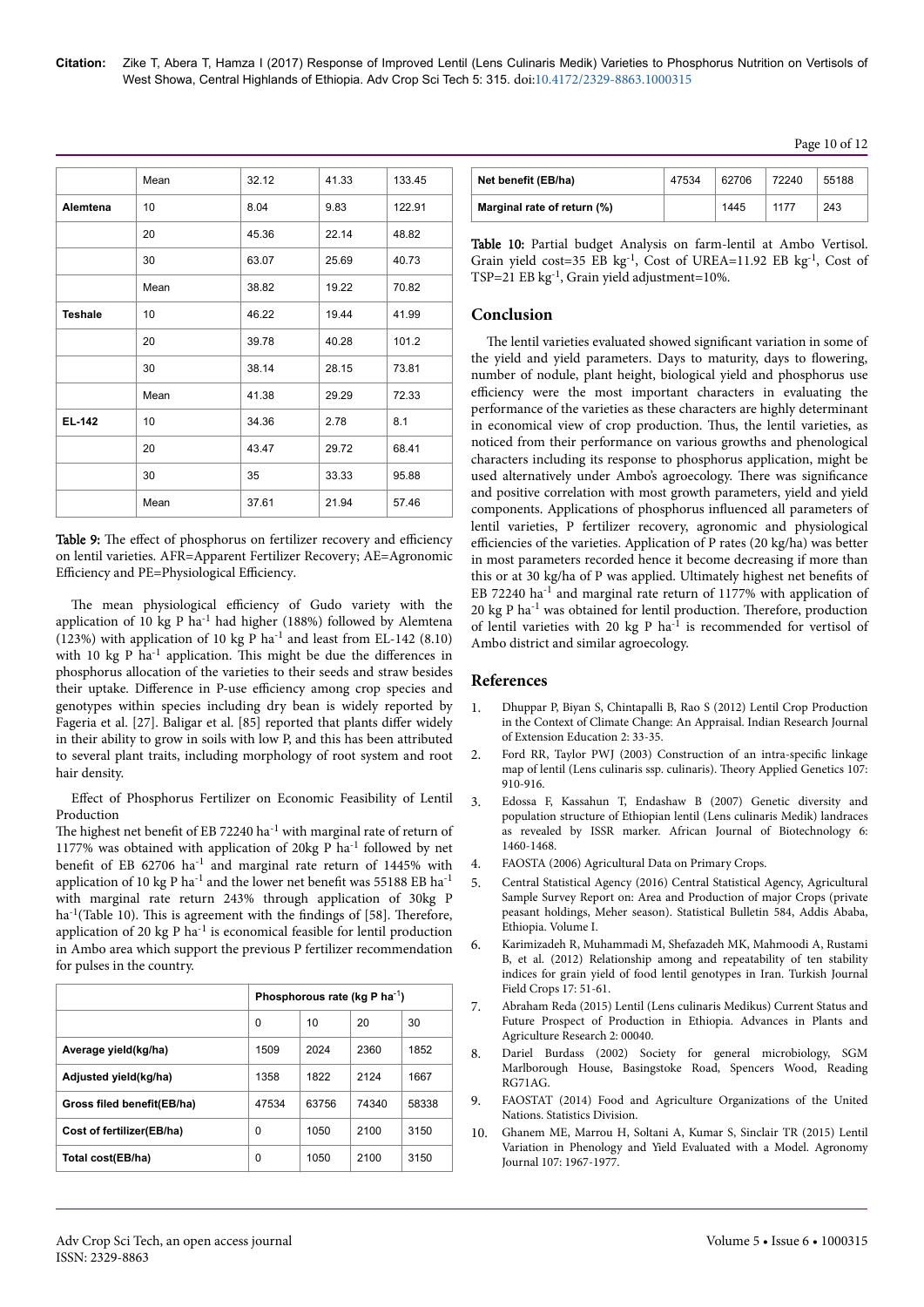Page 11 of 12

- 11. Geletu B, Yadeta A (1998) Alemaya Self-Adjusting Lentil variety to different environments in Ethiopia. NVRSRP Newsletter No 1: 1-4.
- 12. Sepetoglu H (2002) Grain legumes. Department of Field Crops, Faculty of Agriculture, University of Ege, Yzmir, Turkey.
- 13. [Marschner P \(2012\) Marschner's Mineral Nutrition of Higher Plants. 3rd](https://books.google.co.in/books?hl=en&lr=&id=yqKV3USG41cC&oi=fnd&pg=PP1&dq=Marschner%27s+Mineral+Nutrition+of+Higher+Plants&ots=Vb3FS4xUFj&sig=4bdx3kyuUpZr8-GqV5nBzIpqgH4) [Edition, Academic Press,](https://books.google.co.in/books?hl=en&lr=&id=yqKV3USG41cC&oi=fnd&pg=PP1&dq=Marschner%27s+Mineral+Nutrition+of+Higher+Plants&ots=Vb3FS4xUFj&sig=4bdx3kyuUpZr8-GqV5nBzIpqgH4) [San Diego, p: 651.](https://books.google.co.in/books?hl=en&lr=&id=yqKV3USG41cC&oi=fnd&pg=PP1&dq=Marschner%27s+Mineral+Nutrition+of+Higher+Plants&ots=Vb3FS4xUFj&sig=4bdx3kyuUpZr8-GqV5nBzIpqgH4)
- [Tessema T, Alemayehu B \(2015\)](https://s3.amazonaws.com/academia.edu.documents/43678675/Tessema_Publication.pdf?AWSAccessKeyId=AKIAIWOWYYGZ2Y53UL3A&Expires=1511961484&Signature=R%2FA9eBPVGUB9Y9xyEsftr3PmfbE%3D&response-content-disposition=inline%3B%20filename%3DEffect_of_Phosphorus_Application_and_Var.pdf) Effect of Phosphorus Application and [Varieties on grain yield and yield components of Common Bean](https://s3.amazonaws.com/academia.edu.documents/43678675/Tessema_Publication.pdf?AWSAccessKeyId=AKIAIWOWYYGZ2Y53UL3A&Expires=1511961484&Signature=R%2FA9eBPVGUB9Y9xyEsftr3PmfbE%3D&response-content-disposition=inline%3B%20filename%3DEffect_of_Phosphorus_Application_and_Var.pdf) [\(Phaseolus vulgaris L.\). American Journal of Plant Nutrition and](https://s3.amazonaws.com/academia.edu.documents/43678675/Tessema_Publication.pdf?AWSAccessKeyId=AKIAIWOWYYGZ2Y53UL3A&Expires=1511961484&Signature=R%2FA9eBPVGUB9Y9xyEsftr3PmfbE%3D&response-content-disposition=inline%3B%20filename%3DEffect_of_Phosphorus_Application_and_Var.pdf) [Fertilization Technology 5: 79-84.](https://s3.amazonaws.com/academia.edu.documents/43678675/Tessema_Publication.pdf?AWSAccessKeyId=AKIAIWOWYYGZ2Y53UL3A&Expires=1511961484&Signature=R%2FA9eBPVGUB9Y9xyEsftr3PmfbE%3D&response-content-disposition=inline%3B%20filename%3DEffect_of_Phosphorus_Application_and_Var.pdf)
- 15. [Devi KN, Singh LNK, Devi TS, Devi HN, Singh TB, et al. \(2012\)](http://dx.doi.org/10.5539/jas.v4n6p44) [Response of soybean \[Glycine max \(L.\) Merrill\] to sources and levels of](http://dx.doi.org/10.5539/jas.v4n6p44) [phosphorus. Journal Agriculture Sciences 4: 44-53.](http://dx.doi.org/10.5539/jas.v4n6p44)
- 16. Tekle E, Kubure, Raghavaiah CV, Ibrahim H (2016) Production Potential of Faba Bean (Vicia faba L.) Genotypes in Relation to Plant Densities and Phosphorus Nutrition on Vertisols of Central Highlands of West Showa Zone, Ethiopia, East Africa. Advances in Crop Science and Technology 4: 214.
- 17. Ullah S, Jan A, Ali M, Ahmad A, Ullah A, et al. (2017) Effect of phosphorous under different application methods on yield attributes of chickpea (cicer arietinum L.). International Journal Agriculture and Environment Research 3: 79-85.
- 18. Karikari B, Arkorful E, Addy S (2015) Growth, Nodulation and Yield Response of Cowpea to phosphorus fertilizer application in Ghana. Journal of Agronomy 14: 234-240.
- 19. [Marschner P \(2012\) Marschner's Mineral Nutrition of Higher Plants. 3rd](https://books.google.co.in/books?hl=en&lr=&id=yqKV3USG41cC&oi=fnd&pg=PP1&dq=Marschner%27s+Mineral+Nutrition+of+Higher+Plants&ots=Vb3FT0yXGl&sig=dujvQg3zu_tchNbZjw5Q4yUa1Z8) [Edition, Academic Press, San Diego, p: 651.](https://books.google.co.in/books?hl=en&lr=&id=yqKV3USG41cC&oi=fnd&pg=PP1&dq=Marschner%27s+Mineral+Nutrition+of+Higher+Plants&ots=Vb3FT0yXGl&sig=dujvQg3zu_tchNbZjw5Q4yUa1Z8)
- 20. [Ibsa A \(2013\) Agronomic and symbiotic characteristics of chickpea, Cicer](http://edepot.wur.nl/262761) arietinum (L.), as influenced [by Rhizobium inoculation and phosphorus](http://edepot.wur.nl/262761) [fertilization under farming systems of Wolaita area, Ethiopia. MSc thesis](http://edepot.wur.nl/262761) [p: 78.](http://edepot.wur.nl/262761)
- 21. Azmera W, Pellegrino C (2017) Elucidating the Role of Phosphorous on Growth Performance and Yield components of Haricot bean (Phaseolus vulgaris L.) at Arba Minch, Southern, Ethiopia. International Journal of Agricultural Research and Review 5: 579-587.
- 22. [Gifole G, Sheleme B, Walelign W \(2012\)](http://pakacademicsearch.com/pdf-files/agr/524/38-49%20Vol%201,%20No%203%20(2011).pdf) Нe Response of haricot bean [\(Phaseolus vulgaris L.\) to phosphorus application on Ultisols at Areka,](http://pakacademicsearch.com/pdf-files/agr/524/38-49%20Vol%201,%20No%203%20(2011).pdf) [Southern Ethiopia. Journal of Biology, Agriculture and Healthcare 1:](http://pakacademicsearch.com/pdf-files/agr/524/38-49%20Vol%201,%20No%203%20(2011).pdf) [38-49.](http://pakacademicsearch.com/pdf-files/agr/524/38-49%20Vol%201,%20No%203%20(2011).pdf)
- 23. [Kumar MV, Ul-Hasan Z, Dhurwe UK \(2009\)](https://www.cabdirect.org/cabdirect/abstract/20113349610) Effects of PSB (phosphate [Solubiling Bacteria\) morphological on character of Lens culinaris Medic.](https://www.cabdirect.org/cabdirect/abstract/20113349610) [Medeterranian Biology Forum International Journal 1: 5-7.](https://www.cabdirect.org/cabdirect/abstract/20113349610)
- 24. Amare G, Assaye D, Tuma A (2014) Нe Response Of Haricot Bean Varieties To Different Rates Of Phosphorus At Arba Minch, Southern Ethiopia. ARPN Journal of Agricultural and Biological Science 9: 344-350.
- 25. Sarker A, Erskine W, Baker MA, Rahman MM, Yadav NK (2004) Role of lentil in human nutrition and crop diversification in Asia region. In: Gowda CLL, Pande S (eds.). Role of Legumes in Crop Diversification and Poverty Reduction in Asia. CLAN Steering Committee Meeting.
- 26. [Hojjat SS, Taherzadeh A \(2013\)](https://profdoc.um.ac.ir/paper-abstract-1040970.html) Effect of integrated application of a [complex fertilizer \(N30P50\) on nitrogen](https://profdoc.um.ac.ir/paper-abstract-1040970.html) fixation by Lentil (Lens culinaris [Medik.\). International Journal of Agriculture and Crop Sciences 5:](https://profdoc.um.ac.ir/paper-abstract-1040970.html) [896-899.](https://profdoc.um.ac.ir/paper-abstract-1040970.html)
- 27. [Fageria NK, Baligar VC, Moreira A, Portes TA \(2010\) Dry bean genotypes](http://www.tandfonline.com/doi/abs/10.1080/01904167.2010.519089) [evaluation for growth, yield components and phosphorus use](http://www.tandfonline.com/doi/abs/10.1080/01904167.2010.519089) efficiency. [Journal Plant Nutrition 33: 2167-2181.](http://www.tandfonline.com/doi/abs/10.1080/01904167.2010.519089)
- 28. [Gahoonia TS, Nielsen NE \(2004\) Barley genotypes with long root hairs](https://link.springer.com/article/10.1023/B:PLSO.0000037020.58002.ac) [sustain high grain yields in low-P](https://link.springer.com/article/10.1023/B:PLSO.0000037020.58002.ac) field. Plant Soil 262: 55-62.
- 29. [Wasaki J, Yamamura T, Shinano T, Osaki M \(2003\) Secreted acid](https://link.springer.com/article/10.1023%2FA%3A1022332320384?LI=true) [phosphatase is expressed in cluster roots of lupin in response to](https://link.springer.com/article/10.1023%2FA%3A1022332320384?LI=true) phosphorus deficiency. [Plant Soil 248: 129-136.](https://link.springer.com/article/10.1023%2FA%3A1022332320384?LI=true)
- 30. [Clark RB, Duncan RR \(1991\) Improvement of plant mineral nutrition](https://doi.org/10.1016/0378-4290(91)90063-2) [through breeding. Field Crops Research 27: 219-240.](https://doi.org/10.1016/0378-4290(91)90063-2)
- 31. Sharma BC, Sharma SC (2004) Integrated nutrient management in lentil. Advances in Plant Science 17: 195-197.
- 32. Balyan JK, Singh M (2005) Effect of seed inoculation, different levels of irrigation and phosphorus on nodulation and root growth development of lentil. Research on Crops 6: 323.
- 33. Chapman HD (1965) Cation exchange capacity by ammonium saturation. In: Black CA (ed.) Methods of Soil Analysis. Agronomy part II No 9, American Society of Agronomy, Madison, Wisconsin, USA, pp: 891- 901.
- 34. [Dewis J, Freitas F \(1970\) Physical and chemical methods of soil and water](https://www.cabdirect.org/cabdirect/abstract/19711901105) [analysis. FAO Soils Bulletin 10. FAO, Rome, p: 275.](https://www.cabdirect.org/cabdirect/abstract/19711901105)
- 35. Olsen SR, Cole CV, Watenabe FS, Dean LA (1954) Estimation of the valuable phosphorus in soil by extraction with sodium bicarbonate. United States Department of Agriculture Circular 939, USA.
- 36. Sahlemedin S, Taye B (2000) Procedure for soil and plant analysis: National Soil Research Center, Ethiopia Agricultural Research Organization. Technical paper No 74, Addis Ababa, Ethiopia.
- 37. Yerima BPK (1993) Manual for good laboratory practice. Food and Agriculture Organization of the United Nation, Addis Ababa.
- 38. [Ryan J, Estefan G, Rashid A \(2001\) Soil plant analysis by automated](https://books.google.co.in/books?id=uYnZ2623GQ8C&pg=PA144&lpg=PA144&dq=Soil+plant+analysis+by+automated+laboratory+equipment.+In:+Soil+and+Plant+Analysis+Laboratory+Manual&source=bl&ots=V9VdfmWTSE&sig=VSCejjvfmWH48jrb4gqEQkiZZKQ&hl=en&sa=X&ved=0ahUKEwjnvLqr1uXXAhWHq48KHYn8BakQ6AEIKzAA) [laboratory equipment. In: Soil and Plant Analysis Laboratory Manual.](https://books.google.co.in/books?id=uYnZ2623GQ8C&pg=PA144&lpg=PA144&dq=Soil+plant+analysis+by+automated+laboratory+equipment.+In:+Soil+and+Plant+Analysis+Laboratory+Manual&source=bl&ots=V9VdfmWTSE&sig=VSCejjvfmWH48jrb4gqEQkiZZKQ&hl=en&sa=X&ved=0ahUKEwjnvLqr1uXXAhWHq48KHYn8BakQ6AEIKzAA) [2nd Edition. International Center for Agricultural Research in Dry Areas,](https://books.google.co.in/books?id=uYnZ2623GQ8C&pg=PA144&lpg=PA144&dq=Soil+plant+analysis+by+automated+laboratory+equipment.+In:+Soil+and+Plant+Analysis+Laboratory+Manual&source=bl&ots=V9VdfmWTSE&sig=VSCejjvfmWH48jrb4gqEQkiZZKQ&hl=en&sa=X&ved=0ahUKEwjnvLqr1uXXAhWHq48KHYn8BakQ6AEIKzAA) [Aleppo, Syria, pp: 124-139.](https://books.google.co.in/books?id=uYnZ2623GQ8C&pg=PA144&lpg=PA144&dq=Soil+plant+analysis+by+automated+laboratory+equipment.+In:+Soil+and+Plant+Analysis+Laboratory+Manual&source=bl&ots=V9VdfmWTSE&sig=VSCejjvfmWH48jrb4gqEQkiZZKQ&hl=en&sa=X&ved=0ahUKEwjnvLqr1uXXAhWHq48KHYn8BakQ6AEIKzAA)
- 39. [Ahmad N \(1985\) Phosphorus requirements of wheat crop in](http://agris.fao.org/agris-search/search.do?recordID=US201301439687) different [cropping systems. Fert News 30: 38-42.](http://agris.fao.org/agris-search/search.do?recordID=US201301439687)
- 40. [Delgado A, Uceda I, Andreu L, Kassem S \(2002\) Fertilizer phosphorus](https://doi.org/10.1080/15324980290000421) [recovery from gypsum-ammended reclaimed calcarious marsh soils. Arid](https://doi.org/10.1080/15324980290000421) [Land Research Management 16: 319-334.](https://doi.org/10.1080/15324980290000421)
- 41. Loneragan JF (1978) Нe [physiology of plant tolerance to low P](https://dl.sciencesocieties.org/publications/books/abstracts/asaspecialpubli/croptoleranceto/329) [availability. In: Jung GA, \(Ed\). Crop tolerance the sub-optimal land](https://dl.sciencesocieties.org/publications/books/abstracts/asaspecialpubli/croptoleranceto/329) [conditions. American Society of Agronomists, Madison, WI, pp: 329-342.](https://dl.sciencesocieties.org/publications/books/abstracts/asaspecialpubli/croptoleranceto/329)
- 42. Pal UR (1991) Crop Physiology. Department of plant sciences. Haramaya University. Ethiopia.
- 43. [Mengel K, Kirkby EA \(2001\) Principles of Plant Nutrition. International](https://www.cabdirect.org/cabdirect/abstract/19780649166) [Potash Institute, p: 849.](https://www.cabdirect.org/cabdirect/abstract/19780649166)
- 44. SAS (2004) SAS/STAT Software Syntax, Version 9.0. SAS Institute, Cary, NC, USA.
- 45. [CIMMYT \(International Maize and Wheat Improvement Center\) \(1988\)](https://books.google.co.in/books?hl=en&lr=&id=1AJsA0z82BEC&oi=fnd&pg=PA20&dq=From+agronomic+data+to+farmer+recommendations&ots=F4h5NqAHv4&sig=tNNWOVn7F-nvUn0HRywlliS-ftg) [From agronomic data to farmer recommendations: An Economics](https://books.google.co.in/books?hl=en&lr=&id=1AJsA0z82BEC&oi=fnd&pg=PA20&dq=From+agronomic+data+to+farmer+recommendations&ots=F4h5NqAHv4&sig=tNNWOVn7F-nvUn0HRywlliS-ftg) [training manual. Mexico, p: 79.](https://books.google.co.in/books?hl=en&lr=&id=1AJsA0z82BEC&oi=fnd&pg=PA20&dq=From+agronomic+data+to+farmer+recommendations&ots=F4h5NqAHv4&sig=tNNWOVn7F-nvUn0HRywlliS-ftg)
- 46. [London JR \(1991\) Booker tropical soil manual: A Handbook for Soil](https://books.google.co.in/books?hl=en&lr=&id=xse2AgAAQBAJ&oi=fnd&pg=PP1&dq=Booker+tropical+soil+manual:+A+Handbook+for+Soil+Survey+and+Agricultural+Land+Evaluation+in+the+Tropics+and+Subtropics&ots=zUCylYlLQ4&sig=3X6OmqGtWa--rGl2TFmS9lf6ygc) [Survey and Agricultural Land Evaluation in the Tropics and Subtropics.](https://books.google.co.in/books?hl=en&lr=&id=xse2AgAAQBAJ&oi=fnd&pg=PP1&dq=Booker+tropical+soil+manual:+A+Handbook+for+Soil+Survey+and+Agricultural+Land+Evaluation+in+the+Tropics+and+Subtropics&ots=zUCylYlLQ4&sig=3X6OmqGtWa--rGl2TFmS9lf6ygc) Longman Scientific [and Technical, Essex, New York, p: 474.](https://books.google.co.in/books?hl=en&lr=&id=xse2AgAAQBAJ&oi=fnd&pg=PP1&dq=Booker+tropical+soil+manual:+A+Handbook+for+Soil+Survey+and+Agricultural+Land+Evaluation+in+the+Tropics+and+Subtropics&ots=zUCylYlLQ4&sig=3X6OmqGtWa--rGl2TFmS9lf6ygc)
- 47. [Mamo T, Haque I \(1991\) Phosphorus of some Ethiopian soils. 111.](http://www.sidalc.net/cgi-bin/wxis.exe/?IsisScript=AGRINTT.xis&method=post&formato=2&cantidad=1&expresion=mfn=000348) [Evaluation of some soil test methods for available phosphorus. Tropical](http://www.sidalc.net/cgi-bin/wxis.exe/?IsisScript=AGRINTT.xis&method=post&formato=2&cantidad=1&expresion=mfn=000348) [Agriculture 68: 51-56.](http://www.sidalc.net/cgi-bin/wxis.exe/?IsisScript=AGRINTT.xis&method=post&formato=2&cantidad=1&expresion=mfn=000348)
- 48. Asim M, Musharraf K, Nisar A, Kamran K, Sajid UK (2015) Variability of Vigour and Viability of Various Varieties of Common Bean (Phaesolus vulgaris L.) Land Races. American Eurasian Journal Agriculture and Environment Science 15: 957-961.
- 49. [Asrat A, Tana T \(2013\) Response of Chickpea \(Cicer arietinum L.\)](http://213.55.85.90/handle/123456789/753) [Varieties to Rates of Nitrogen and Phosphorus Fertilizer at Debre Zeit,](http://213.55.85.90/handle/123456789/753) [Central Ethiopia. Doctoral dissertation, Haramaya University.](http://213.55.85.90/handle/123456789/753)
- 50. Bruce B (2016) Phosphorus management for pulses, International year of pulses.
- 51. [Dugassa A, Legesse H, Geleta N \(2014\) Genetic Variability, Yield and](http://dx.doi.org/10.4314/star.v3i4.2) [Yield Associations of Lentil \(Lens culinaris Medic.\) Genotypes Grown at](http://dx.doi.org/10.4314/star.v3i4.2) [Gitilo Najo, Western Ethiopia. Ethiopia Science, Technology and Arts](http://dx.doi.org/10.4314/star.v3i4.2) [Research Journal 3: 10-18.](http://dx.doi.org/10.4314/star.v3i4.2)
- 52. Brady NC, Weil RR (2002) Нe [Nature and Properties of Soils. Pearson](https://www.researchgate.net/profile/Raymond_Weil/publication/301551510_Front_Cover_Table_of_Contents_for_Weil_Brady_15e_2016/links/5718ed5008ae30c3f9f2ba12.pdf) [education Ltd, USA, pp: 156-198.](https://www.researchgate.net/profile/Raymond_Weil/publication/301551510_Front_Cover_Table_of_Contents_for_Weil_Brady_15e_2016/links/5718ed5008ae30c3f9f2ba12.pdf)
- 53. [Onasanya A, Ekperigin MM, Nwilene FE, Sere Y, Onasanya RO \(2009\)](https://s3.amazonaws.com/academia.edu.documents/38215897/2009_Onasanya_et_al_BLB_pathotype_Paper.pdf?AWSAccessKeyId=AKIAIWOWYYGZ2Y53UL3A&Expires=1512032952&Signature=t6eSENTEUKn6OvNmlzwJ54cXHSw%3D&response-content-disposition=inline%3B%20filename%3DTwo_Pathotypes_of_Xanthomonas_oryzae_pv..pdf) [Two pathotypes of Xanthomonas oryzae pv. oryzae virulence](https://s3.amazonaws.com/academia.edu.documents/38215897/2009_Onasanya_et_al_BLB_pathotype_Paper.pdf?AWSAccessKeyId=AKIAIWOWYYGZ2Y53UL3A&Expires=1512032952&Signature=t6eSENTEUKn6OvNmlzwJ54cXHSw%3D&response-content-disposition=inline%3B%20filename%3DTwo_Pathotypes_of_Xanthomonas_oryzae_pv..pdf) identified in [West Africa. Current Research Bacteriology 2: 22-35.](https://s3.amazonaws.com/academia.edu.documents/38215897/2009_Onasanya_et_al_BLB_pathotype_Paper.pdf?AWSAccessKeyId=AKIAIWOWYYGZ2Y53UL3A&Expires=1512032952&Signature=t6eSENTEUKn6OvNmlzwJ54cXHSw%3D&response-content-disposition=inline%3B%20filename%3DTwo_Pathotypes_of_Xanthomonas_oryzae_pv..pdf)